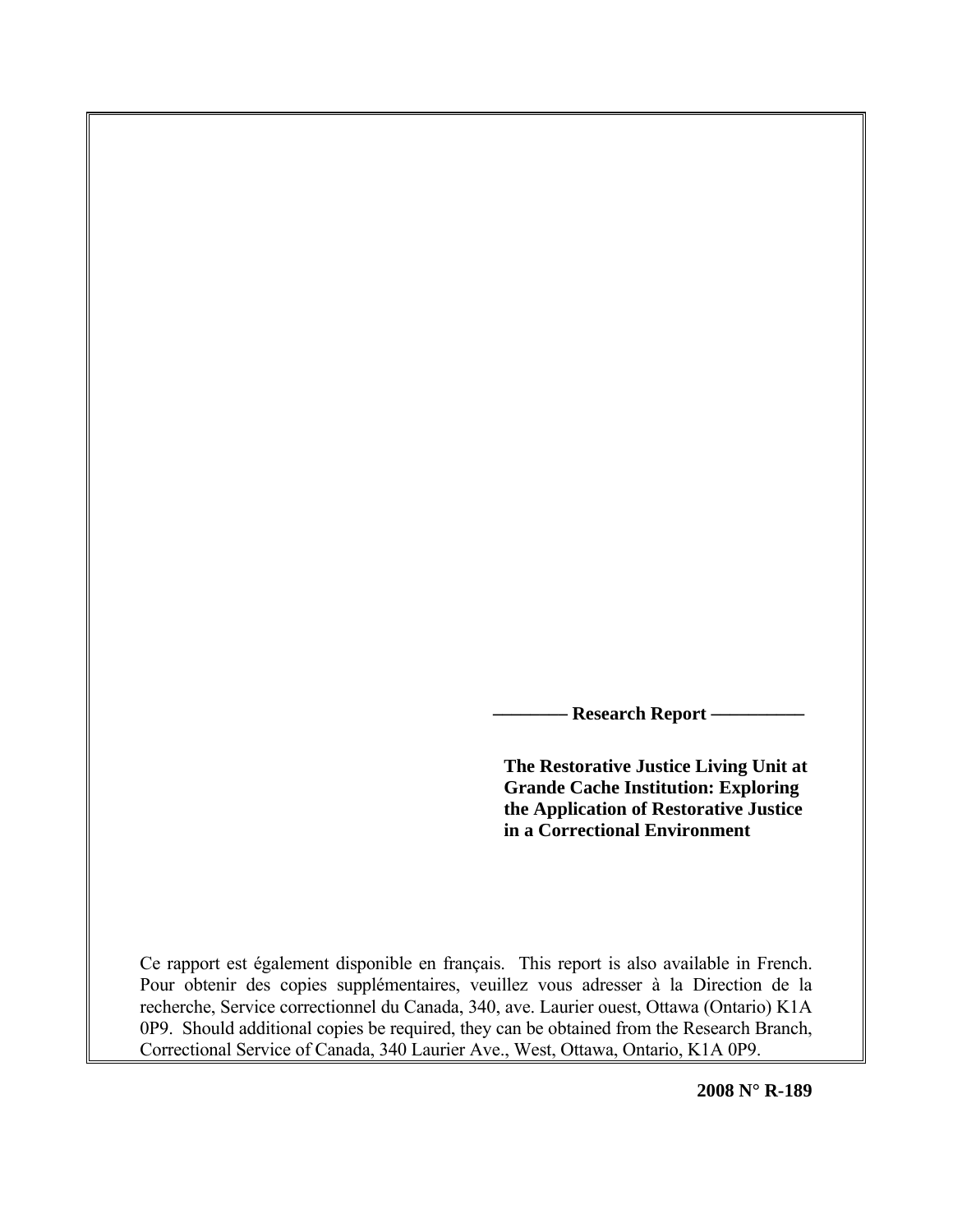**The Restorative Justice Living Unit at Grande Cache Institution: Exploring the Application of Restorative Justice in a Correctional Environment** 

Tania R. Petrellis

Restorative Justice and Dispute Resolution Division

Correctional Service Canada

May, 2007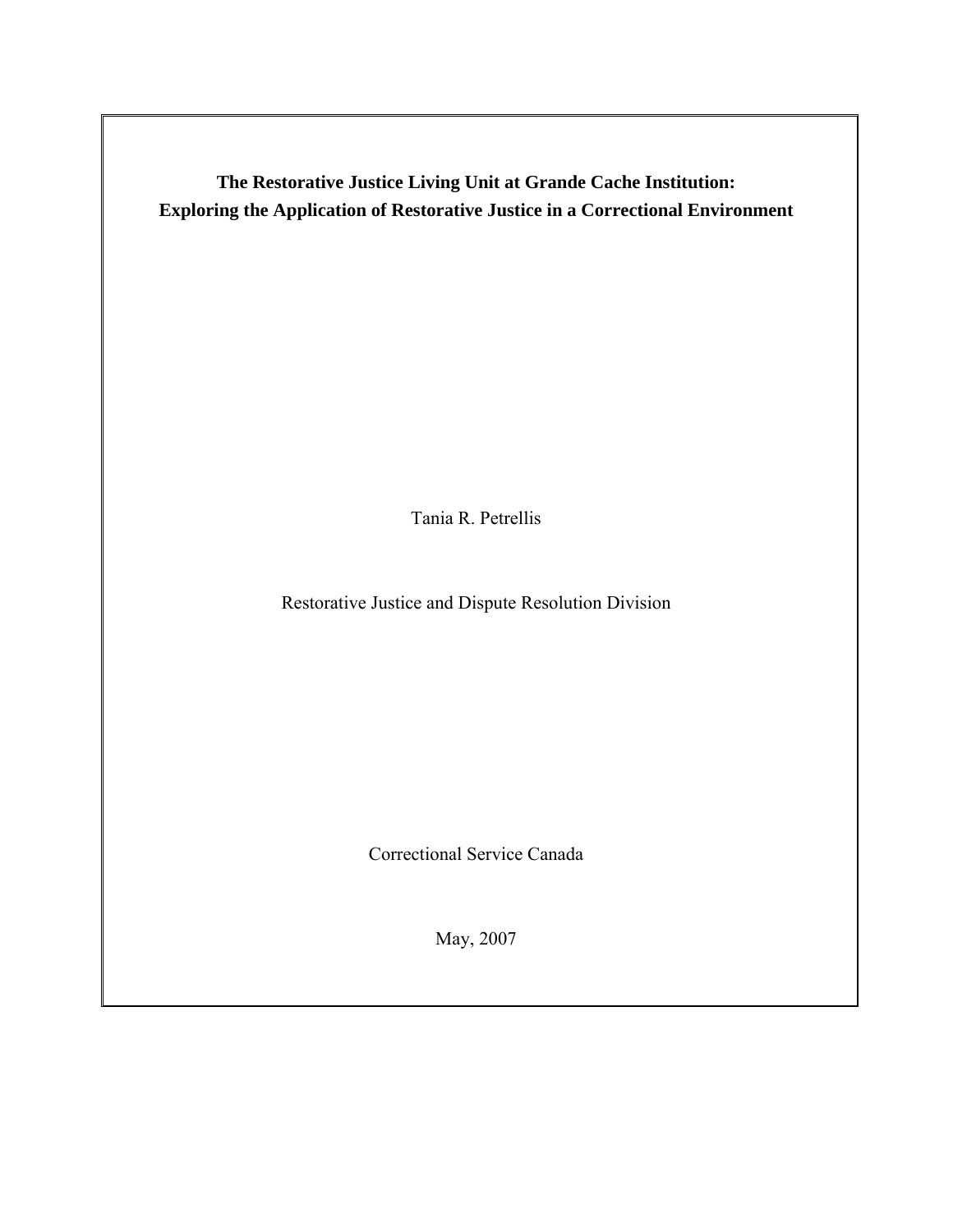# ACKNOWLEDGEMENTS

The author wishes to express sincere gratitude to all of those who provided their support and expertise in the completion of this research report. This project would not have been possible without their many contributions. I would first like to thank all the offenders that experienced the Restorative Justice Living Unit (RJU) and were willing to share their personal experiences and their observations.

I am greatly appreciative of all the time and patience Dr. Andrew Harris dedicated to this project throughout the revision process. I would also like to acknowledge Dr. Franca Cortoni, who was instrumental in the developmental phase of this project. I am grateful to CSC's Research Branch, notably Ben Vuong and Collette Cousineau, for providing the comparison samples and quantitative data.

Special thanks to the management and correctional staff at Grande Cache Institution (GCI) for their hospitality. Thanks to all at GCI, including former Warden Wendell Headrick, Deputy Warden Paul Bailey, the parole officers, the correctional officers, and the CAC members. Great appreciation is also expressed to Darlene Blanchet who provided an abundance of information about the history and development of the Unit. I would also like to thank Darlene for the indispensable support shown to the research team during our visit to the Unit to distribute surveys and complete interviews.

A tremendous expression of appreciation goes to my colleagues in the Restorative Justice and Dispute Resolution Division for their support. Thanks to Scott Harris for his vision and guidance throughout this process. I would like to thank Christopher Bryden, who provided exceptional work through the coding and data analysis process of this project. Finally, thanks to Carol-Anne Grenier, Christina Guest, and Edith Desnoyers for the time they dedicated to the revisions of this research report.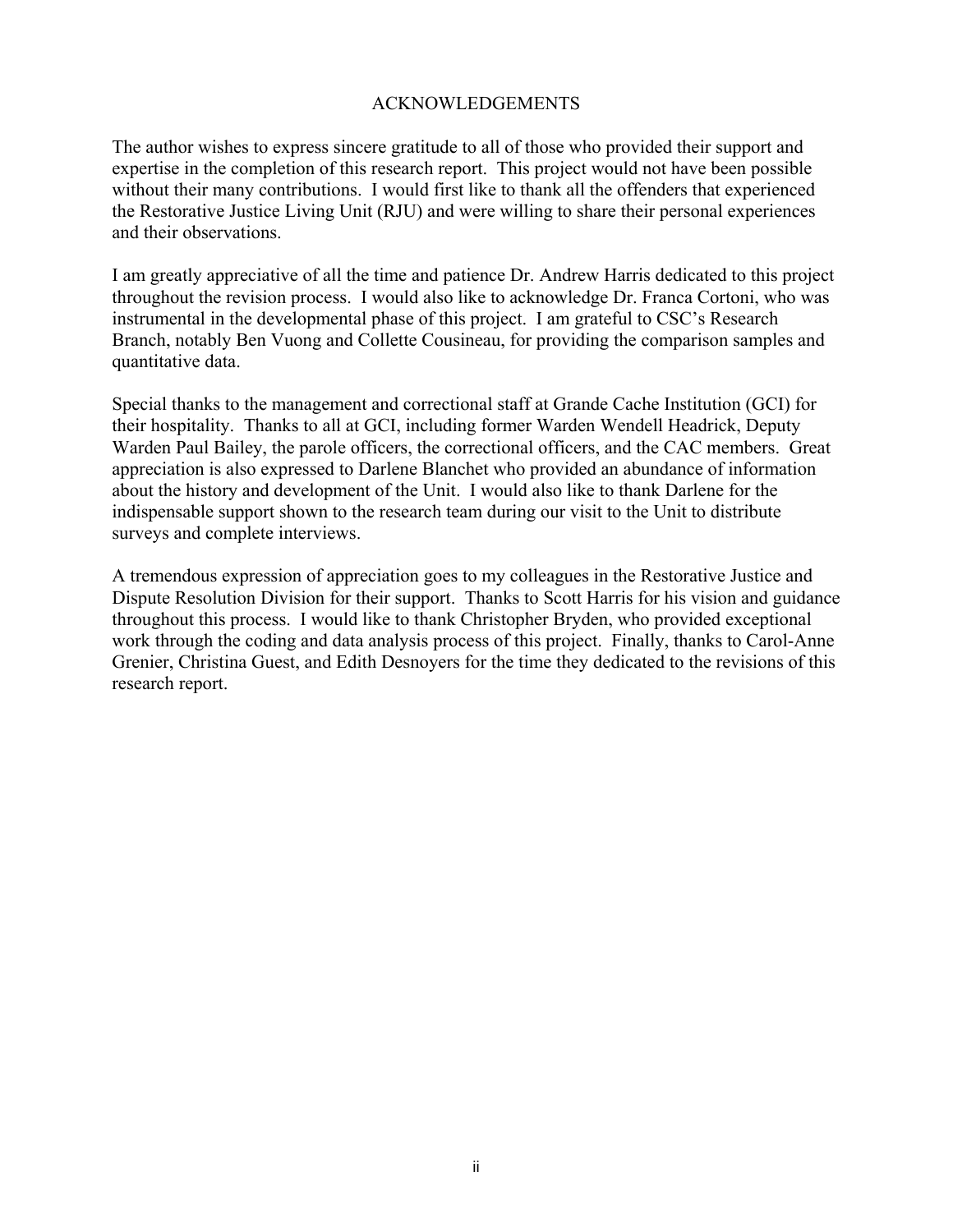# EXECUTIVE SUMMARY

Over the past decade, restorative justice (RJ) has been garnering increased international attention among criminal justice practitioners, governments, victims, offenders, and the media. The benefits of RJ have been explored and RJ processes have been used to provide victims, offenders, and communities with an opportunity to address serious harm stemming from crime while providing an opportunity for recovery and healing through safe and respectful dialogue.

Since 1996, Correctional Service Canada (CSC) has explored RJ through the Restorative Justice and Dispute Resolution (RJDR) Division. In 2001, CSC took a progressive step by pilot testing Canada's first RJ environment within a correctional facility. CSC created the Restorative Justice Living Unit (RJU) at Grande Cache Institution (GCI), integrating RJ principles and values into prison operations.

The RJU sought to positively impact the attitudes, behaviours, and correctional outcomes of offenders. The present research project was designed to evaluate the impact the RJU had on those who chose to live there. Using qualitative and quantitative measures, 20 randomly selected RJU offenders were interviewed, while the remaining 90 RJU offenders were invited to complete a questionnaire. The parole officers for each of the 20 interviewed RJU offenders were also interviewed. Data were drawn from the Offender Management System (OMS) to quantify the impacts of the RJU in relation to program participation, institutional charges, incidents, offender grievances, and release/returns. These results were then contrasted against two comparison samples.

The qualitative results showed strong support for changes in attitudes and behaviour, if not in correctional outcomes. Staff and all offenders described the RJU as a respectful environment that provided motivation and support to offenders who became committed to causing no further harm. Offenders and staff attributed these results to the positive influence that the principles, values, and processes of the RJU environment offered to offenders. However, contrary to qualitative data, quantitative results demonstrated little impact and were comparable across all three samples.

This study suggests that RJ within a prison environment shows promise and may yield benefits to offenders, particularly in terms of attitude and behavioural motivation. The project provided important "lessons learned" that could be incorporated into a redefined RJU model for prisons. Specifically, the issue of a continuum of RJ care/organization from intake to community reintegration is discussed. If implemented, this more comprehensive approach could present opportunities for further research in this area.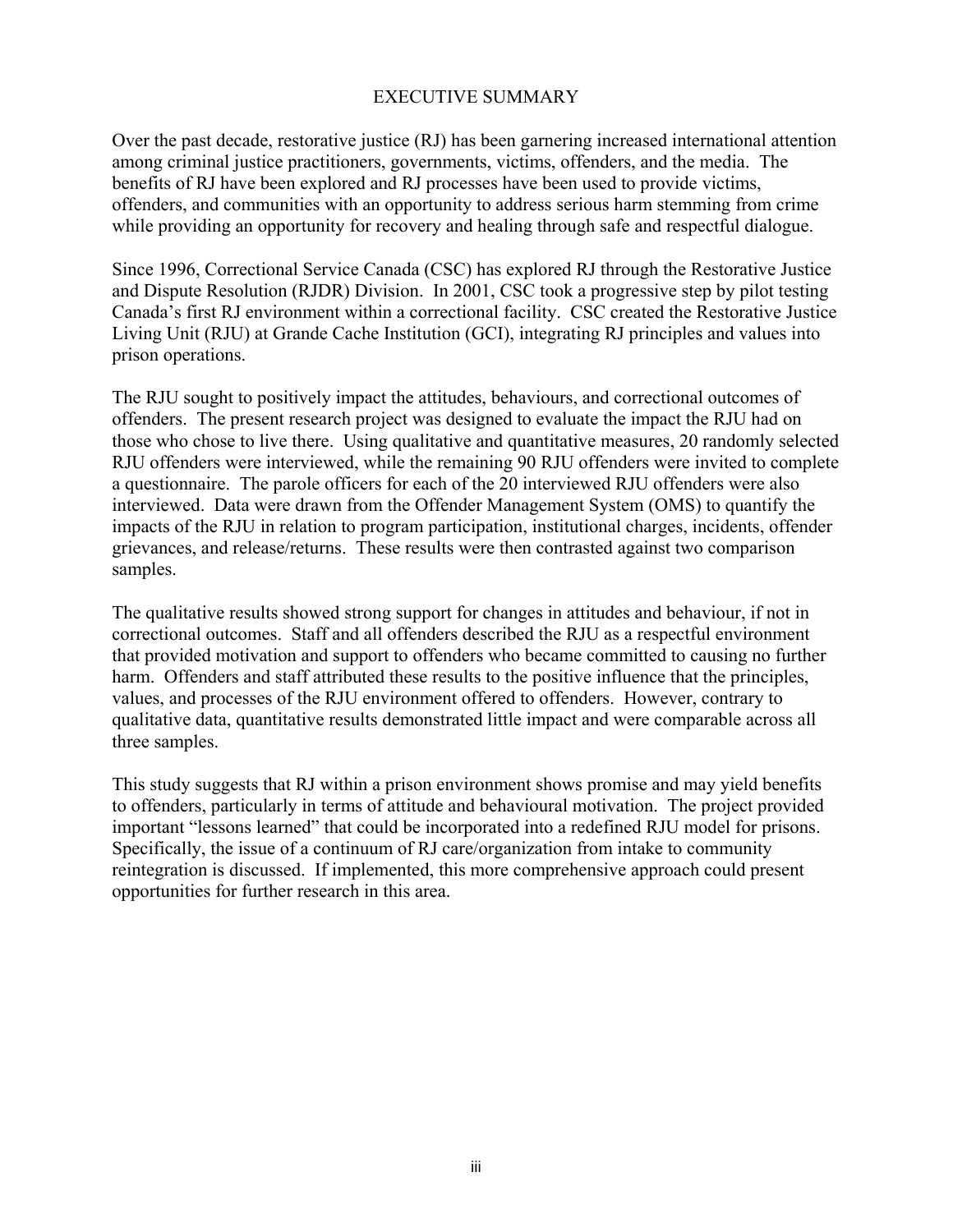|  | <b>TABLE OF CONTENTS</b> |
|--|--------------------------|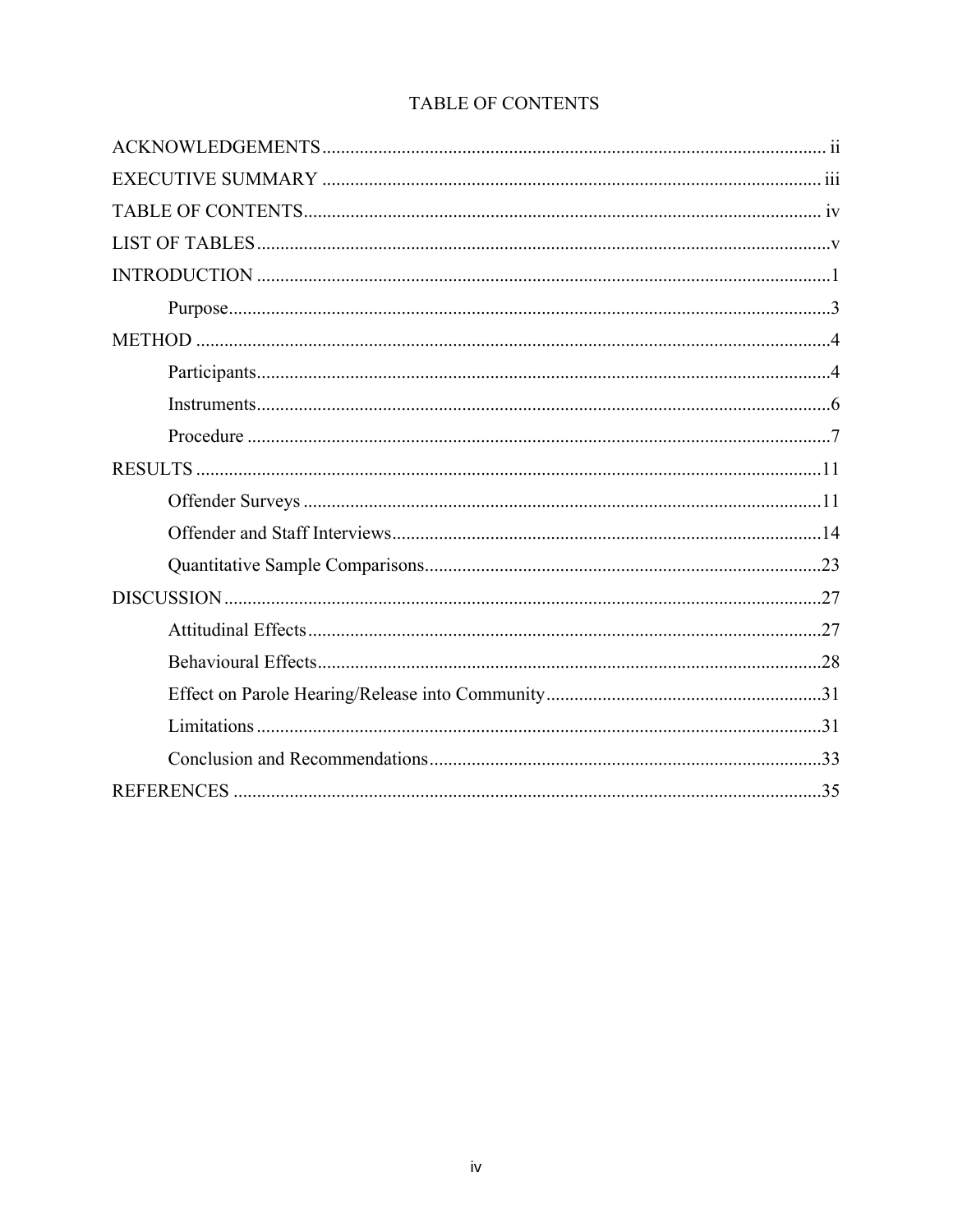# LIST OF TABLES

| Table 7: Comparison of Offender/Staff Interview Responses to Question 1:                   |  |
|--------------------------------------------------------------------------------------------|--|
|                                                                                            |  |
| Table 8: Comparison of Offender/Staff Interview Responses to Question 2:                   |  |
|                                                                                            |  |
| Table 9: Comparison of Offender/Staff Interview Responses to the General                   |  |
|                                                                                            |  |
| Table 10: Comparison of Offender/Staff Interview Responses for Attitudinal Effects20       |  |
| Table 11: Comparison of Offender/Staff Interview Responses for Behavioural Effects 21      |  |
| Table 12: Comparison of Offender/Staff Interview Responses for Effect on Parole Hearing 22 |  |
| Table 13: Comparison of Offender/Staff Interview Responses for Effect on Release           |  |
|                                                                                            |  |
|                                                                                            |  |
|                                                                                            |  |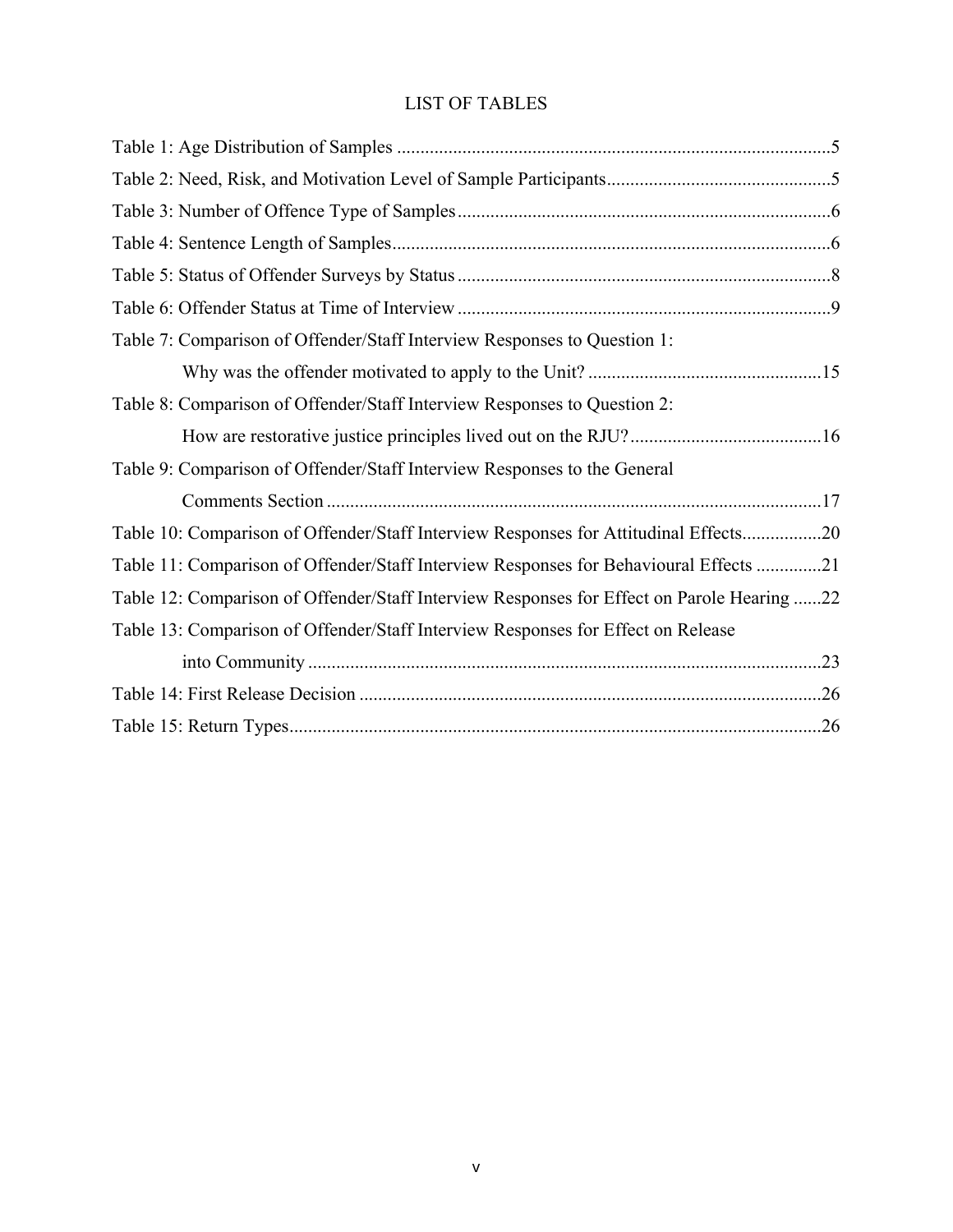#### **INTRODUCTION**

Correctional Service Canada (CSC) defines restorative justice (RJ) as a non-adversarial, non-retributive approach to justice that emphasizes healing in victims, meaningful accountability of offenders, and the involvement of citizens to create healthier, safer communities. Restorative justice treats crime as harm done against people, relationships, and the community (Zehr, 1990). Restorative justice thus shifts the emphasis away from the state and retribution, and encourages dialogue and participation between those impacted by crime (victims, offenders, their respective family members, and the community). The needs and interests of those impacted by a criminal offence can be identified, explored, and articulated through a restorative dialogue (Johnstone  $\&$ Van Ness, 2007). The overall goals of a restorative justice model and a restorative justice dialogue are to encourage accountability, reparation, and the attainment of a satisfactory outcome that promotes healing and allows all parties to move forward (Harris, 2001).

Various restorative justice models have been developed to turn these principles and goals into praxis. Such models include victim-offender mediation, community justice conferencing, peacemaking circles, and surrogate victim/offender dialogues (Lecky, 2003). Restorative justice was initially applied only to crimes of a less serious nature such as property crimes. Evidence of its success provided the impetus for its application to more serious crimes such as violent crimes, including those causing death (Roberts, 1995).

In 1989, CSC funded the Victim Offender Mediation Program (VOMP), operated by the Fraser Region Community Justice Initiatives Association (CJI), which focused solely on serious crime. This was the first application of RJ principles and processes to address serious offences in Canada (Harris, 2001; Roberts, 1995). By the mid-1990s, politicians and policy-makers began to examine and consider the potential of restorative justice.

CSC further explored the potential of restorative justice by establishing the Restorative Justice and Dispute Resolution (RJDR) Division in 1996. The goals of RJDR were to explore the expanding body of knowledge on restorative justice and to find ways in which restorative justice could be applied to corrections in Canada (Harris, 2001). CSC worked to advance three principle areas of RJ: 1) criminal justice reform; 2) restorative opportunities for victims, offenders and community members; and 3) restorative correctional environments. From 1999 to 2001, the Federal Government Dispute Resolution Fund provided CSC with \$300,000 to fund 14 pilot projects. The Restorative Justice Living Unit (RJU) was an extension of the successful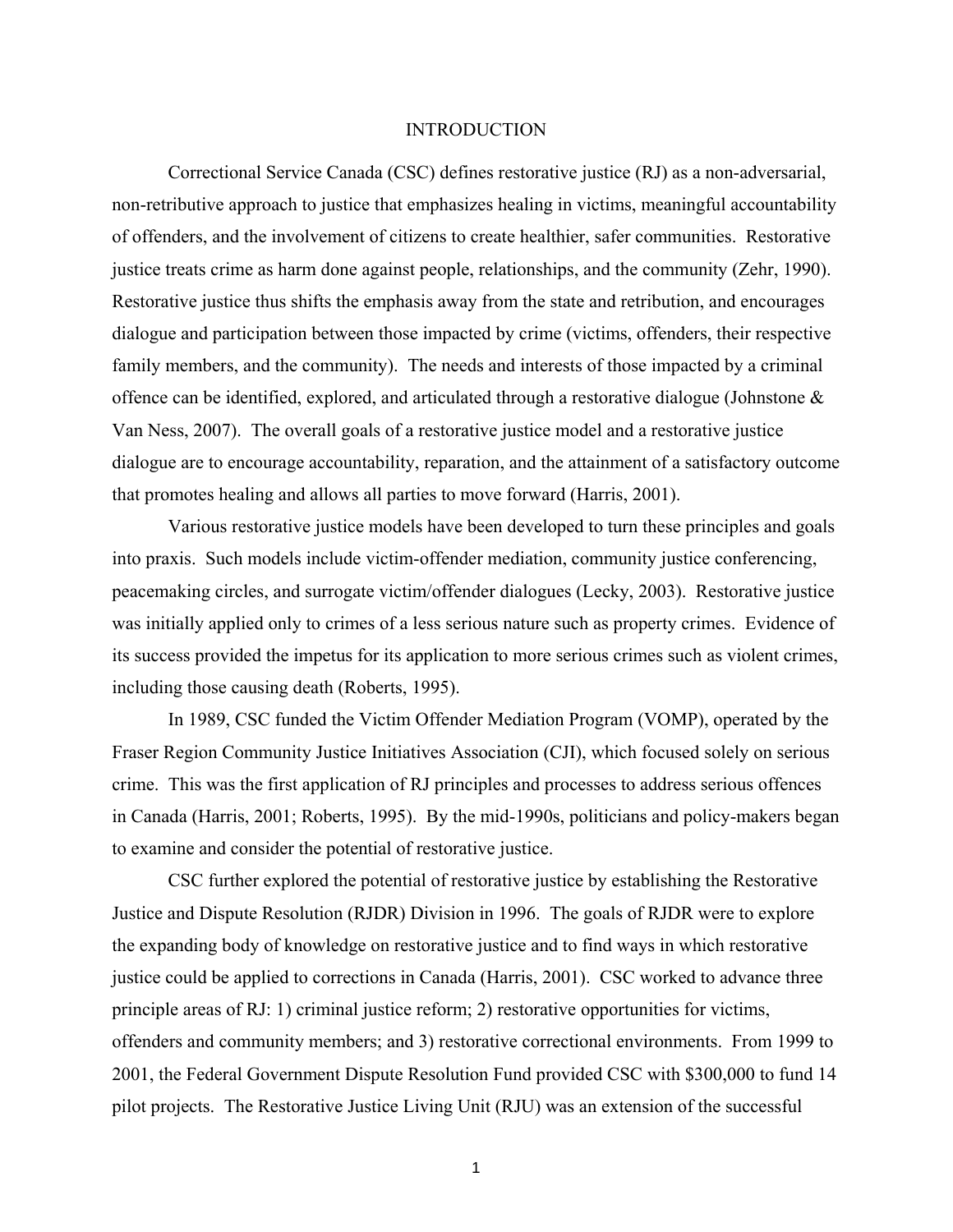pilot project *Making Things Right (MTR)*. MTR was developed and launched by a former parole officer at Grande Cache Institution (GCI) and utilized 'meetings' as a forum to encourage offenders to contemplate their offences and the impact their offences had on victims (Blanchet, 1999).

The RJU was established at GCI in Grande Cache, Alberta in 2001. This unique Unit provided a completely separate drug-free environment within the larger institution. It was designed to have a positive impact on the safe reintegration of offenders into the community upon conditional release. The RJU introduced both staff and offenders to RJ by incorporating RJ principles into the daily life of a correctional environment.

The Mission Statement of the RJU asserted that, "The Restorative Justice Unit shall, using a holistic approach, work towards healing and restoration for all those affected by conflict and crime" (Blanchet, 2001). The main objective was to provide a supportive and respectful environment that fosters and promotes accountability, healing, and restoration.

Offenders had to complete an application form to apply to live on the RJU and were then assessed against the admission criteria. Admission criteria included voluntary participation, sincerity, and motivation. In addition, the offender had to demonstrate willingness to maintain the confidentiality of personal disclosures, be open, honest and accountable to the restorative justice community as a whole, and adopt and practise a pro-social value system.

Once admitted to the RJU, offenders were expected to abide by Unit rules and were encouraged to actively participate in various activities, such as the Unit's weekly RJ Coalition Meetings. They were expected to be actively involved in their correctional plans (employed and/or involved in core programming) and to display pro-social behaviour with staff and other offenders. RJU offenders worked collectively to solve problems and challenge negative belief systems. Two offenders, elected by the offenders on the RJU, served as mediators on the Unit to facilitate the resolution of any conflict that arose or other Unit issues that became problematic.

Weekly Coalition Meetings took place on the RJU for a period of two hours and were seen as an integral part of the Unit. Historically, following the success of the MTR pilot project "meetings", two offenders at GCI developed the weekly RJ Coalition Meetings in 2000. The weekly Coalition Meeting was an offender driven initiative later incorporated into the RJU project model.

Each week RJU offenders volunteered to chair the Coalition Meetings on a rotational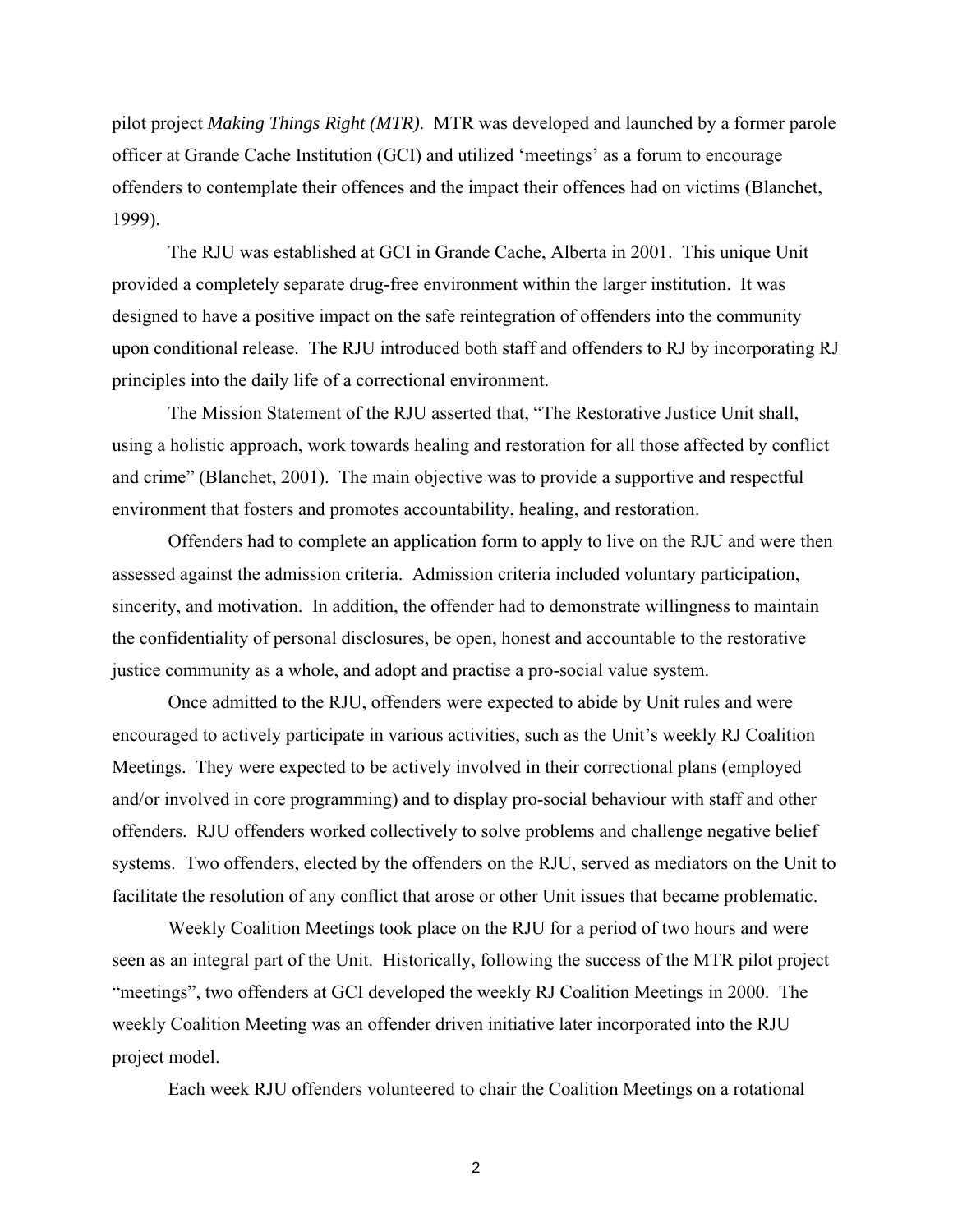basis, providing each with an opportunity to lead the meeting and affording a level of responsibility and leadership. RJU residents received encouragement to engage in a process of self-examination, to consider the effects their crime had on their victims, and to share their thoughts and feelings in an honest and open manner. Topics covered at these meetings included, but were not limited to: What is Restorative Justice?; The Impact of Crime; Trust; Forgiveness; Accountability; Faith, Hope and Beliefs; Guilt/Shame; Coping Skills; Making Amends; Identity; Anger; Acceptance; Freedom; and Willingness and Choices.

#### Purpose

This research project seeks to evaluate the impact the GCI RJU had on offenders. The three research questions ask, "What effect does integrating restorative justice processes and principles into prison operations have on: 1) the attitudes of offenders in terms of understanding the impacts of their crimes, promoting remorse, and stimulating a desire to repair harm done to the victim or the community in general; 2) the behaviour of offenders in terms of program participation, interpersonal problem solving, commission of institutional infractions, use of formal complaint processes, and use of informal conflict resolution; and 3) correctional results in terms of success at parole hearings, success on conditional release and recidivism.

It was hypothesized that the RJU would: 1) increase the offender's understanding of his crime, the remorse he had for his crime, and his desire to make amends or reparation for his crime; 2) increase an offender's program participation; improve his problem-solving and communication skills; and the way he manages interpersonal conflict; and 3) improve success rates upon release into the community.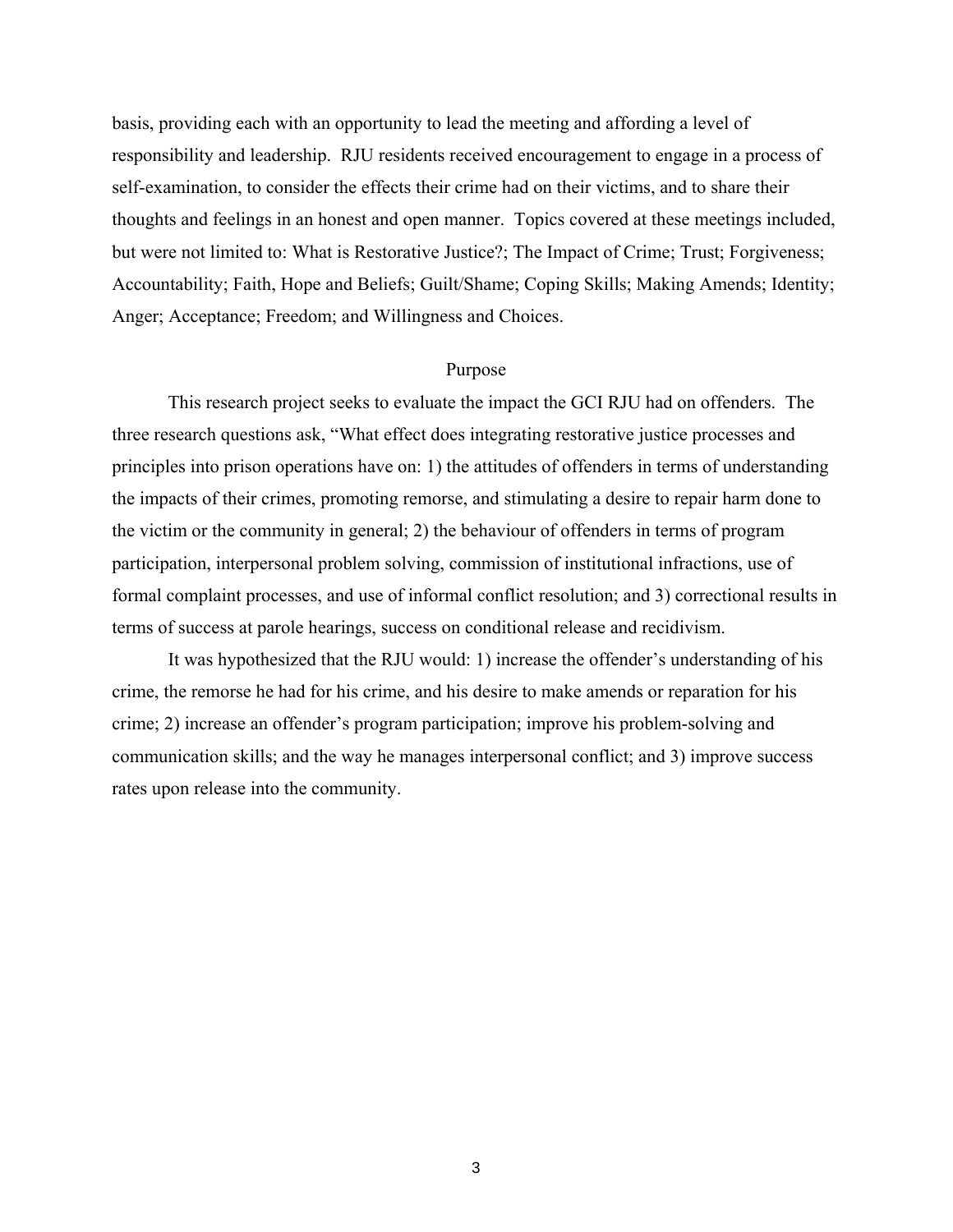#### METHOD

#### Participants

This investigation involved the 110 offenders who resided on the RJU at GCI from its inception in 2001 until February 2005. Ninety of these offenders received an offender survey, and another 20 offenders were randomly selected to complete interviews. Of the 20 offenders selected for interview, 12 were interviewed in person in Alberta between March  $7<sup>th</sup>$  and  $11<sup>th</sup>$ , 2005. As 8 offenders could not be interviewed in person during the assigned week, alternative arrangements were made to complete the interviews by telephone. Once contacted, 3 offenders declined to participate. Those who declined participation were not substituted.

The identity of the randomly selected offenders determined which staff members were interviewed. For each offender interviewed (n=17), their current or last known Parole Officer (PO) was interviewed (n=17). A telephone interview took place with those who could not meet with a researcher in March 2005.

William Head Institution (WHI) and Bowden Institution (BI) 'Annex' were the two institutions first identified to provide potential comparison samples. The first comparison sample was drawn from William Head Institution and consisted of 28 offenders. Those chosen had participated in organized RJ Coalition Meetings held on a weekly basis at WHI over a fiveyear period. This made the WHI sample comparable to the RJU sample as they attended similar restorative justice meetings, but did not live in a restorative justice environment or unit.

The second comparison sample was drawn from BI's 'Annex' Unit. This sample represents an institutional match for the purpose of comparison between RJU offenders and institutionalized general population (POP) offenders. Bowden Institution did not have a restorative justice program in place and matched the RJU based on two common features: similar structural design and security level. One hundred and two BI 'Annex' offenders were matched to 110 offenders from the RJU based on age, level of risk, and offence severity.

The following demographics were used to draw the most comparable sample match from the Offender Management System (OMS) between the GCI RJU (n=110), the WHI RJ Coalition  $(n=28)$ , and the BI 'Annex'  $(n=102)$  offenders. As shown in Table 1, among all three samples, three-quarters of the offenders were aged over 30 years. Table 2 reveals that the samples were comprised of offenders demonstrating high needs, moderate to high risk, but also over half demonstrated high levels of motivation. Table 3 shows the wide range of serious offences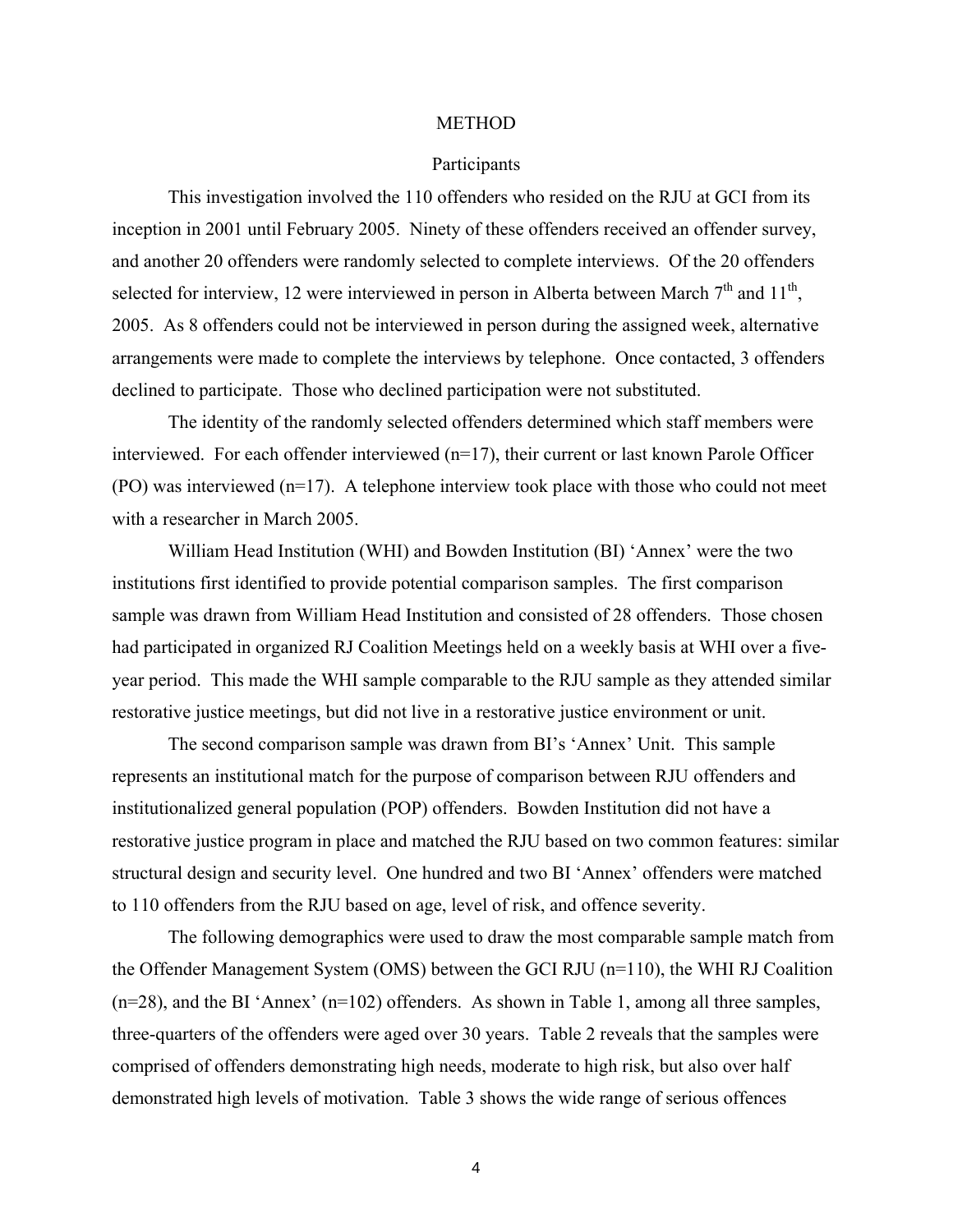committed by sample participants demonstrating the serious societal harm this population has inflicted in the past. Table 4 shows that offenders from WHI are primarily "Lifers", while the distribution of sentence length at GCI and BI Annex are similar with the bulk of offenders serving 2-4 years.

# Table 1

*Age Distribution of Samples* 

| Samples                | Under Age 30 | Over Age 30 | Total |
|------------------------|--------------|-------------|-------|
| Grande Cache - RJU     | 28(25)       | 82 (75)     | 110   |
| William Head Coalition | 6(21)        | 22(79)      | 28    |
| Bowden 'Annex'         | 27 (26)      | 75 (74)     | 102   |

*Note.* Numbers in parentheses represent percentages. Percentages may not add up to 100 due to rounding.

# Table 2

## *Need, Risk, and Motivation Level of Sample Participants*

| Assessment              | Grande Cache - RJU | William Head Coalition | Bowden 'Annex' |
|-------------------------|--------------------|------------------------|----------------|
| Need <sup>a</sup>       |                    |                        |                |
| Low                     | 11(10)             | 0(0)                   | 5(5)           |
| Medium                  | 47(43)             | 4(15)                  | 42(41)         |
| High                    | 52(47)             | 22(85)                 | 55 (54)        |
| $Risk^b$                |                    |                        |                |
| Low                     | 22(20)             | 0(0)                   | 10(10)         |
| Medium                  | 54 (49)            | 3(12)                  | 41(40)         |
| High                    | 34(31)             | 23 (88)                | 51 (50)        |
| Motivation <sup>c</sup> |                    |                        |                |
| Low                     | 7(6)               | 3(11)                  | 4(4)           |
| Medium                  | 46(42)             | 8(30)                  | 36(35)         |
| High                    | 57(52)             | 16(59)                 | 62(61)         |

*Note.* Numbers in parentheses represent percentages. Percentages may not add up to 100 due to rounding.

<sup>a</sup> Frequency Missing for William Head Coalition = 2. <sup>b</sup> Frequency Missing for William Head Coalition = 2.

 $c$ Frequency Missing for William Head Coalition = 1.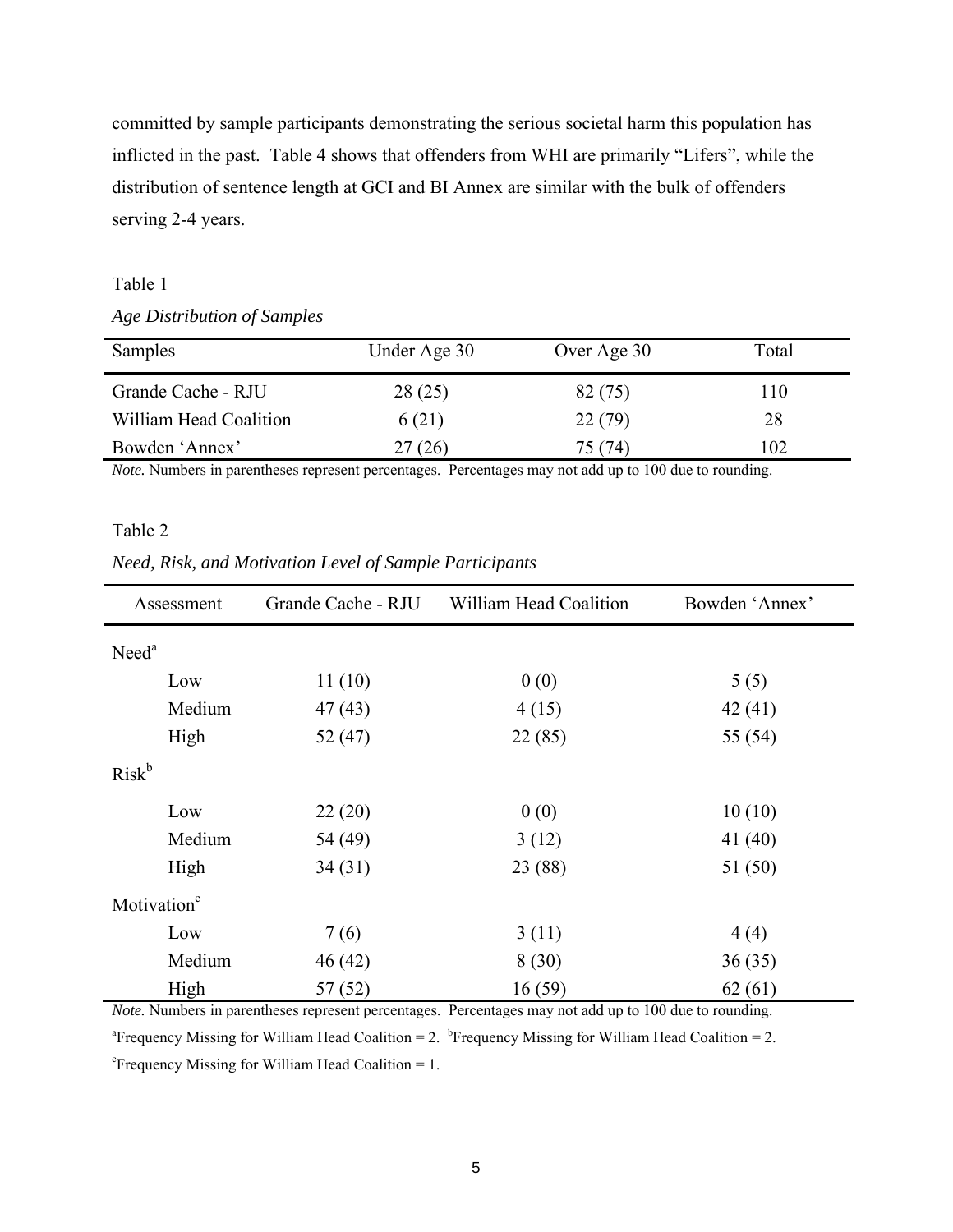Table 3

| Offence Type           | Grande Cache - RJU | William Head Coalition | Bowden 'Annex' |
|------------------------|--------------------|------------------------|----------------|
| Homicide               | 4(4)               | 19 (68)                | 17(17)         |
| Sexual Assault         | 17(15)             | 0(0)                   | 4(4)           |
| Robbery                | 30(27)             | 4(14)                  | 19(19)         |
| Assault                | 15(14)             | 2(7)                   | 31(30)         |
| Drug                   | 17(15)             | 0(0)                   | 16(16)         |
| Other Offence          | 27(25)             | 3(11)                  | 15(15)         |
| <b>Total Offenders</b> | 110                | 28 <sup>a</sup>        | 102            |

*Number of Offence Type of Samples*

*Note.* Numbers in parentheses represent percentages. Percentages may not add up to 100 due to rounding.

<sup>a</sup> Frequency Missing for William Head Coalition = 1.

# Table 4

# *Sentence Length of by Sample Group*

| Sentence Length        | Grande Cache - RJU | William Head Coalition | Bowden 'Annex' |
|------------------------|--------------------|------------------------|----------------|
| Lifers                 | 2(2)               | 16(59)                 | 8(8)           |
| Less than 2 yrs        | 2(2)               | 0(0)                   | 0(0)           |
| $2-4$ yrs              | 90(82)             | 3(11)                  | 68 (67)        |
| $5-9$ yrs              | 11(10)             | 5(19)                  | 17(17)         |
| $10-14$ yrs            | 3(3)               | 0(0)                   | 6(6)           |
| $15+$ yrs              | 2(2)               | 3(11)                  | 3(3)           |
| <b>Total Offenders</b> | 110                | 27 <sup>a</sup>        | 102            |

*Note.* Numbers in parentheses represent percentages. Percentages may not add up to 100 due to rounding. a Frequency Missing for William Head Coalition = 2.

#### **Instruments**

This evaluation sought to explore the impact the RJU had on offenders since they began to reside on the Unit in October 2001. To this end, and in response to the three research questions, both qualitative and quantitative instruments were utilized.

The offender survey was designed to assess the impacts that the RJU had on the offender's attitude, behaviour, and release into the community, as well as their general perceptions of the Unit. The survey consisted of two sections. The first section requested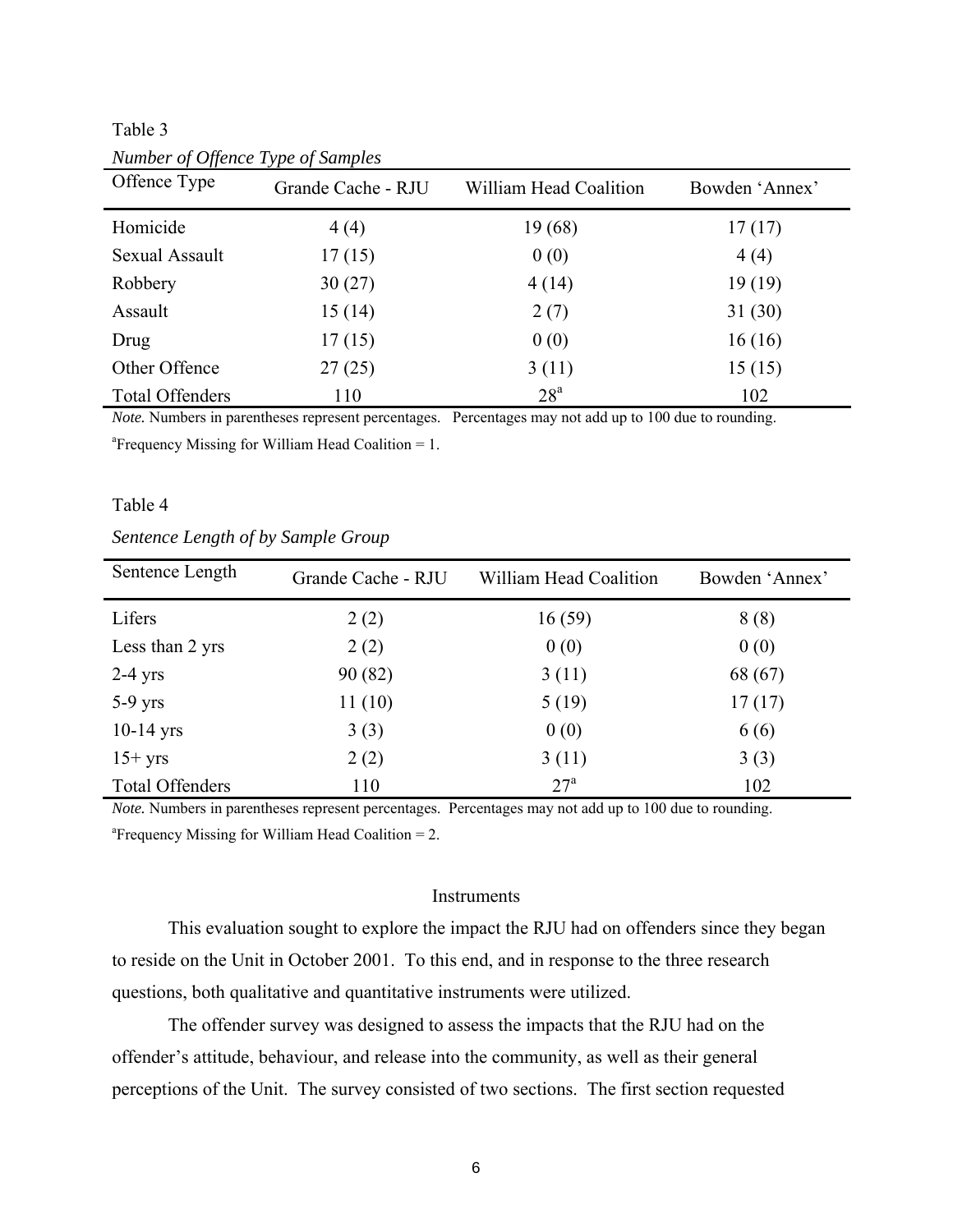administrative information regarding the offender's profile and admission to the RJU. The second section requested feedback from the offenders illustrating their observations of the RJU and their perceived experience in relation to key concepts. These concepts included the offenders' understanding of their crime, the impact on their sense of remorse, their desire to make up for their crime, their program participation, their problem solving and communication skills, the impact on their National Parole Board (NPB) hearing (if applicable), and the impact on their release (if applicable).

Structured offender/staff interviews were used to collect qualitative data. The offender survey was used as a question guide during offender and staff interviews. The interviews, similar to the offender surveys, used open-ended questions to explore the impact offenders and staff felt the RJU had on the offender's attitude, behaviour, and release into the community.

Once all the offender surveys and the offender/staff interviews were completed and transcribed, the plain text transcripts were imported into QSR N6, document system software licensed to RJDR, which served as a qualitative research tool. This software serves to code data from surveys/interviews and allows the user to complete a semantic analysis. In order to complete this analysis, a coding system was developed and transcribed to a coding book.

The OMS is an automated database used by CSC to manage information on federal offenders. Offender case files include demographic information, criminal history, static and dynamic risk assessment results, and behavioural indicators related to institutional performance. Data collected from the OMS were used to quantify research variables for the 110 RJU offenders and the two comparison samples. The time frame of the data drawn from the OMS specified a start date of September 2001 and an end date of February 2005. These data provided meaningful research variables related to the assessment of program participation, institutional charges, incidents, offender grievances, and the number of institutional releases and returns.

#### Procedure

Data collection was completed in 4 phases: 1) offender surveys; 2) offender interviews; 3) staff interviews; and 4) OMS data. Phase 1 involved the analysis of offender surveys which were designed to collect data in response to all three research questions from the offender's perspective. The distribution of surveys was completed over a three-month period (March to June 2005). Surveys were distributed either through the RJU Coordinator, the offender's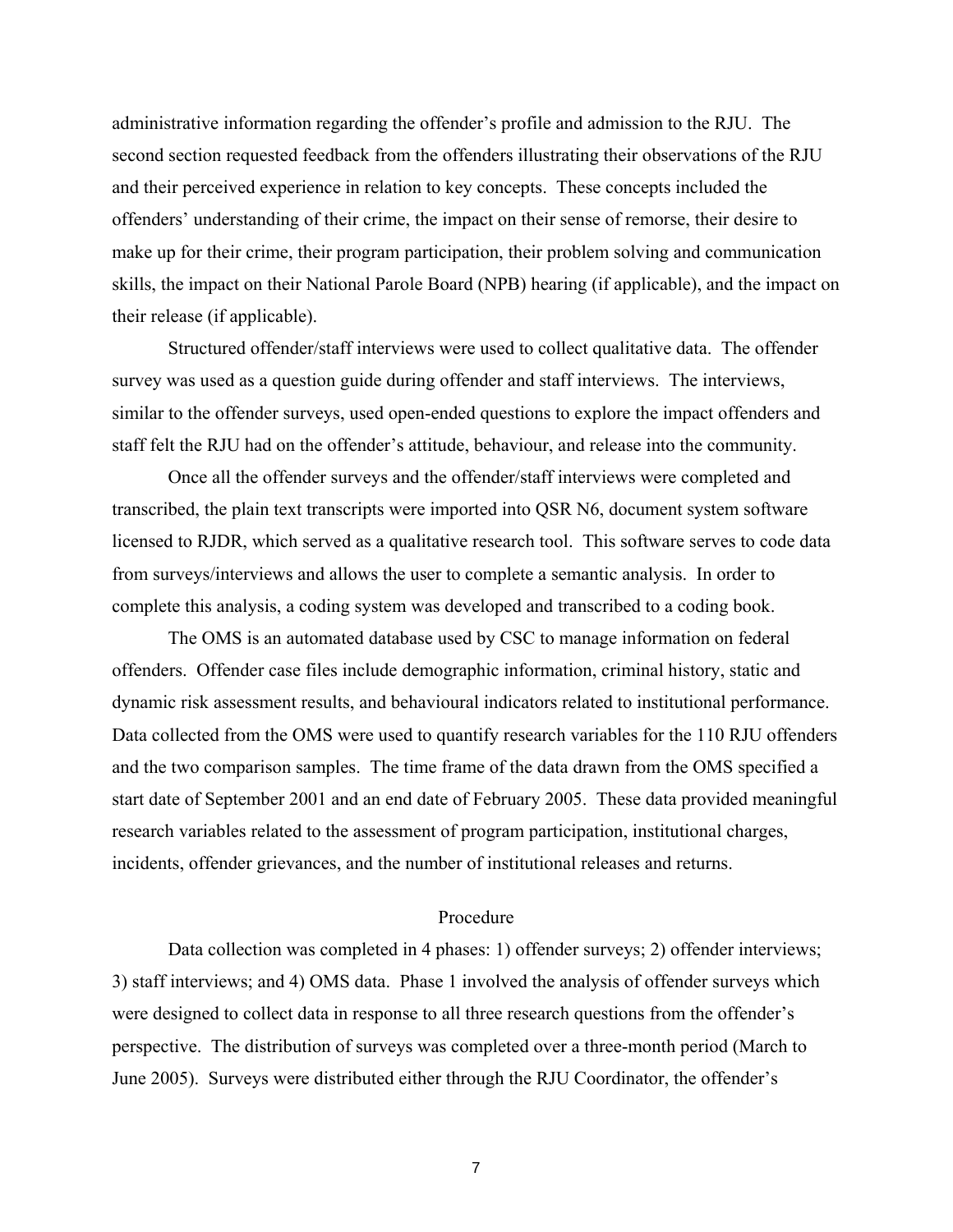institutional/community parole officer, or the offender's last known mailing address.

Offenders were provided with two self-addressed and stamped envelopes to facilitate the return of surveys. The first envelope contained the consent form and the second envelope contained the offender survey. Once the offender completed both documents, the envelopes were sealed and mailed back separately to maintain the offender's anonymity. Each offender survey was marked with an identifier code not associated to the name of the offender. Table 5 shows that 50% of GCI offenders, and those transferred to other institutions for treatment, returned completed surveys. However, response rates from parolees and those offenders post-Warrant Expiry Date (WED) were much lower.

# Table 5 *Number of Offender Surveys by Status*

|            | Distributed | Completed   | No Response | Declined | Undelivered |
|------------|-------------|-------------|-------------|----------|-------------|
| <b>GCI</b> | 21          | 11 (52)     | 10(48)      | 0(0)     | O           |
| Via $IPOa$ |             | 6(46)       | 4(31)       | 3(23)    | $\theta$    |
| Parolees   | 19          | (5)         | 18 (95)     | 0(0)     | $3^b$       |
| <b>WED</b> | 14          | $2^{c}(14)$ | 12 (86)     | 0(0)     | 20          |

*Note.* Numbers in parentheses represent percentages. Percentages may not add up to 100 due to rounding.  ${}^{a}$ IPO = Institutional Parole Officer. <sup>b</sup>Unlawfully at Large from suspension/revocation warrants. <sup>c</sup>The two Warrant Expiry Date (WED) offenders responded to the offender survey in September 2005. Since these two surveys were received late, they were not included in the data collection, data analysis and reporting of offender survey results.

Phase 2 provided for the analysis of data collected through offender interviews. Offenders incarcerated at GCI were interviewed individually on the RJU March  $7<sup>th</sup>$  and  $8<sup>th</sup>$ , 2005. Offenders incarcerated in other institutions, on parole, or post-WED in Alberta, were interviewed from March  $9<sup>th</sup>$  to  $11<sup>th</sup>$ , 2005. Each offender was interviewed in a room that afforded a level of privacy in the presence of one interviewer. Offenders who chose to participate completed an offender interview consent form. All offender interviews were recorded and marked with an anonymous identifier code for transcription. Table 6 shows that incarcerated offenders were willing to take part in the research project but parolees and post-WED offenders were less inclined to do so.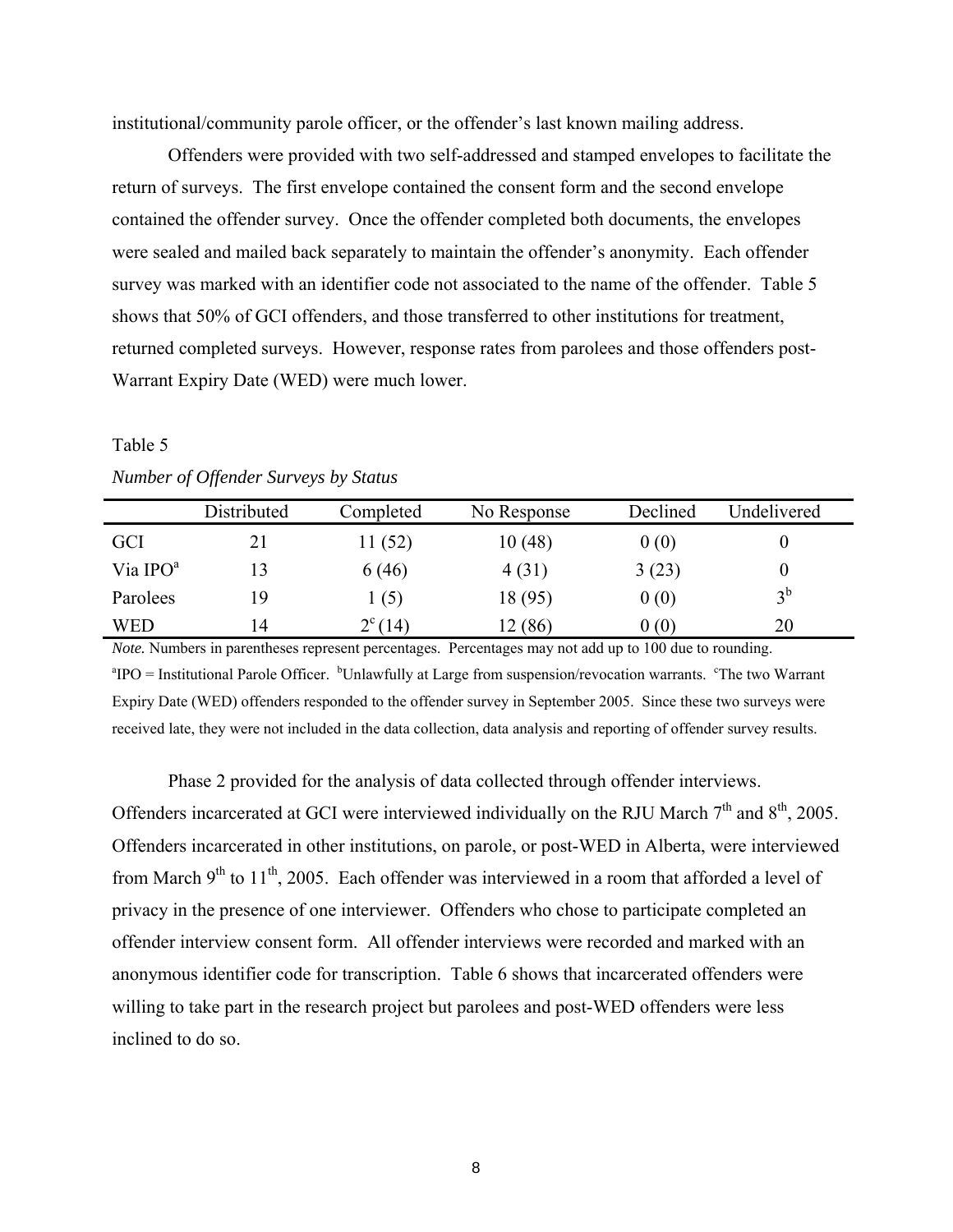Table 6 *Offender Status at Time of Interview*

|                   | Interviewed | Declined |
|-------------------|-------------|----------|
| Incarcerated      |             |          |
| GCI-RJU           |             |          |
| Other Institution | O           |          |
| Parolees          |             |          |
| WED               |             |          |

Phase 3 involved the analysis of staff interviews. Staff interviews were not random. Staff participation in the interview process was determined by assignment as the institutional or community parole officer to one of the 17 offenders that completed an interview. Nevertheless, staff participation was entirely voluntary. Staff members completed a consent form prior to the interview. Participation in the interview process was 100% (n=17). All staff interviews were recorded and marked with an anonymous identifier code for transcription.

Data collected from the offender surveys and offender/staff interviews were entered into a QSR N6 database. An independent coder was used to determine inter-rater reliability. Using Cohen's Kappa to measure the agreement between two raters, the interview transcripts were coded with an inter-rater reliability of  $K= 0.72$ . This indicates that there is substantial agreement between the two raters.

Phase 4 involved the quantitative analysis of the OMS data and compared the GCI RJU sample to the WHI RJ Coalition and the BI 'Annex' Unit samples. Chi Square analysis was the primary statistical test utilized.

In order to measure the effect the RJU had on offender program participation, the RJU offender sample was analysed in contrast to the two comparison samples. Using the OMS data, the three samples were divided into "successful" or "unsuccessful" completion of their program(s), and by the number of programs they had participated in: no programs, one to three programs, four to six programs, seven to nine programs, or more than ten programs.

The number of institutional charges was used to obtain a further indication of institutional behaviour. Offenders were divided into two nominal categories, "Minor Charges" and "Serious Charges," as well as five ratio-based categories: no charges, one to three charges, four to six charges, seven to nine charges, and more than ten charges.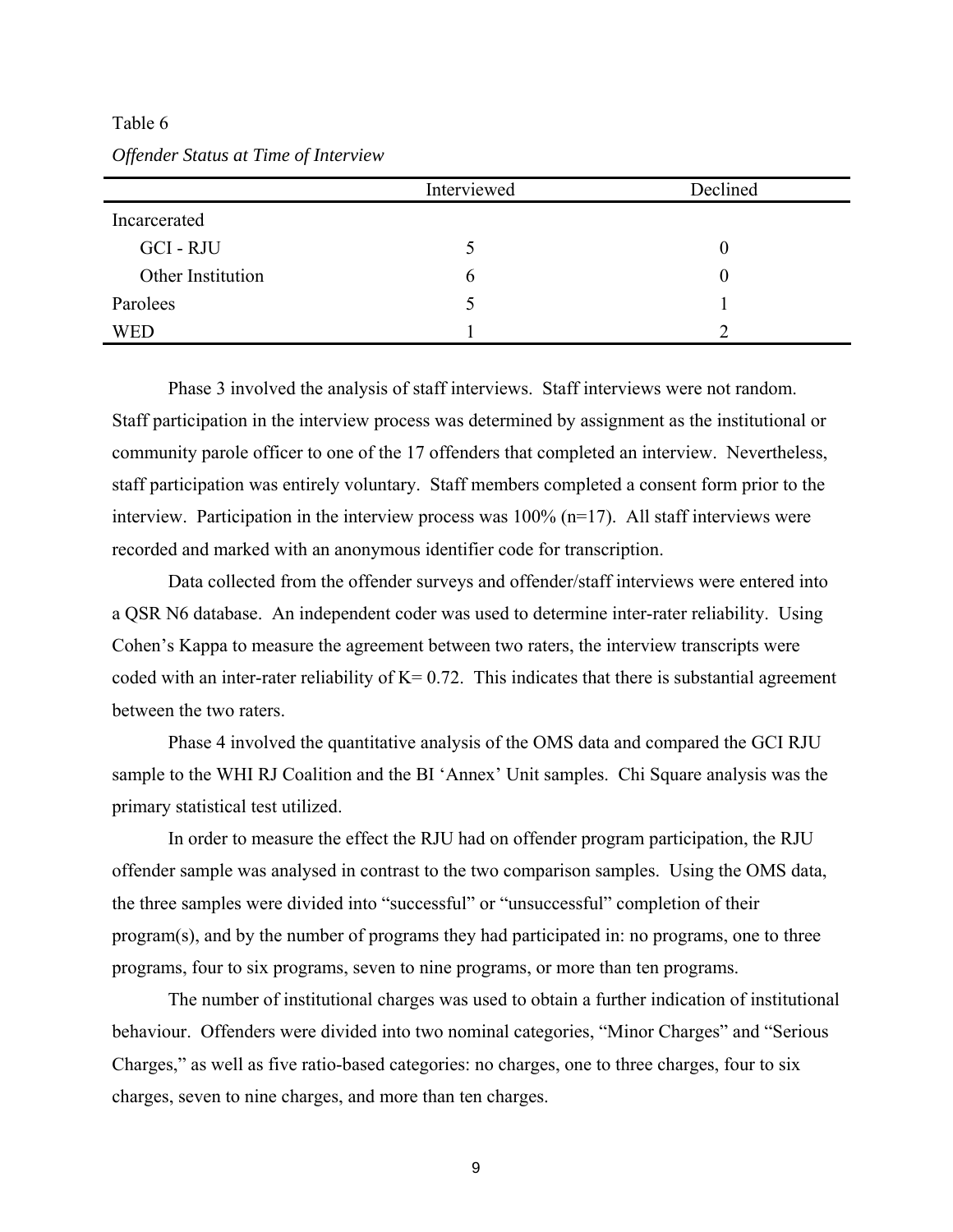The nature and number of "institutional incidents" in which the offenders participated was compiled as a further measure of behaviour. Each institutional sample was grouped by the nature of the incident, i.e. contraband, injury, disciplinary problem, intelligence incidents, disturbance, and assaults, and then divided into five ratio-based categories: no institutional incidents, one to three institutional incidents, four to six institutional incidents, seven to nine institutional incidents, and more than ten institutional incidents.

As RJU offenders and staff used more informal mechanisms to resolve conflict and issues on the Unit, the number and type of offender grievances filed by offenders were collected to explore the impact of this alternative practice. Data was gathered regarding the number of grievances processed at each of the four levels (L1-4) by the three offender samples, i.e. L1 complaint (to the Unit Manager), L2-institutional (to Warden), L3-regional (to CSC Regional Headquarters), or L4-national (to CSC National Headquarters). These four nominal categories were then divided into five ratio-based categories: no grievances, one to three grievances, four to six grievances, seven to nine grievances, and more than ten grievances.

Several factors were examined to determine the effects the RJU had on offender success with regard to parole hearings, as well as their release into the community. First, the number and type of first decisions made by the NPB were tabulated after the offenders in each of the three samples were placed on their respective units. Secondly, the number of offenders released from each unit and the reason for their release, were collected using the OMS. Finally, the number of offenders from each of the three samples who had been returned to their respective institution, as well as the reason for their return, i.e. 'warrant of committal', 'revocation without offence', 'revocation with offence', or 'revocation with outstanding', were collected from the OMS.

A pre-post design was used to measure how many offenders fell into each category before and after their placements in their respective institutions. The "pre" time point refers to the period from current admission to a federal institution to the time when the offender entered his respective environment (i.e. RJU, WHI Coalition, or BI 'Annex' Unit). The "post" time point refers to the period in which the offender was a part of his respective environment until either the offender left or August  $1<sup>st</sup>$ , 2005, the program end date for the purpose of this research.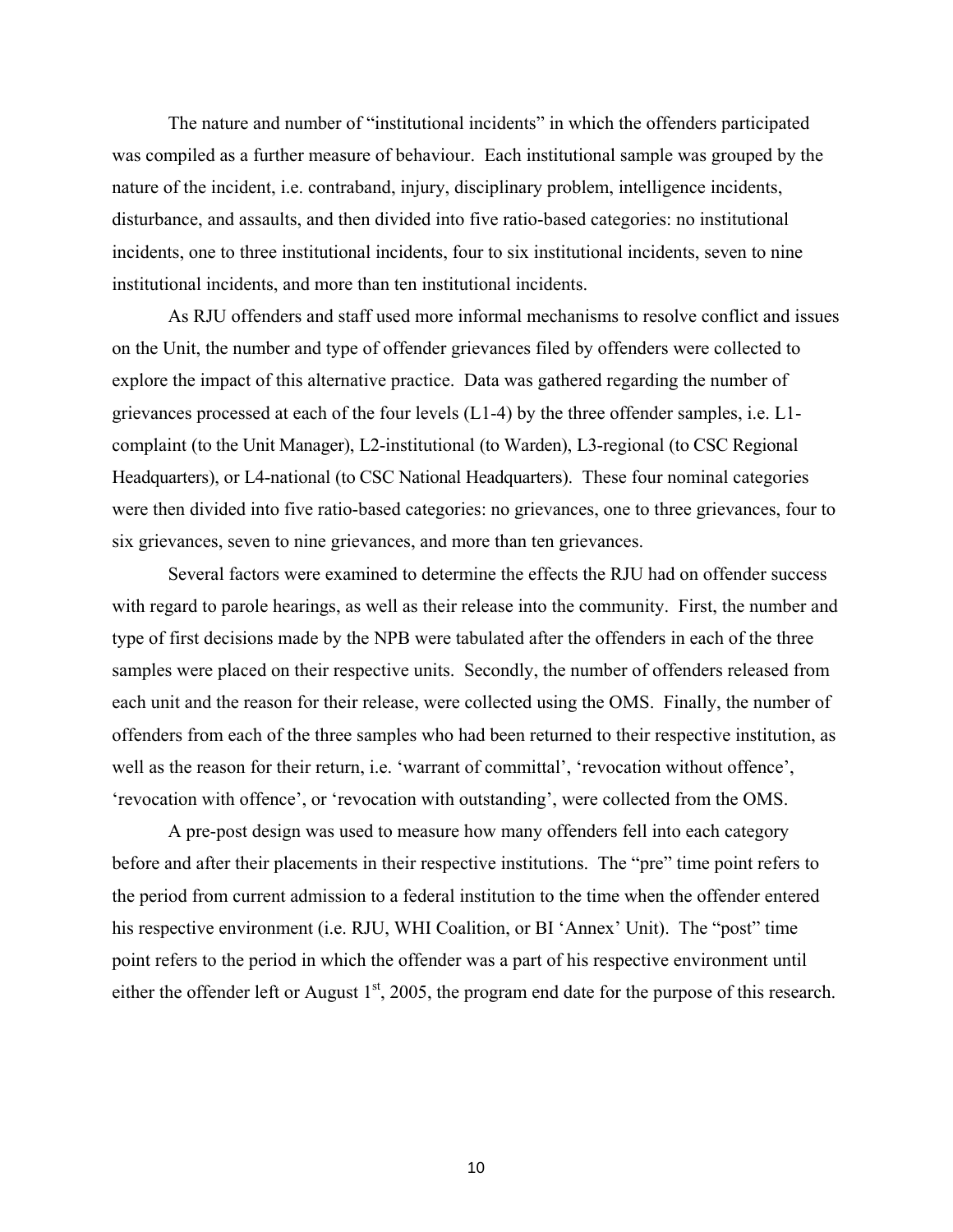#### RESULTS

#### Offender Surveys

Of the 90 surveys distributed to offenders, 18 were completed and returned. Responses to all 13 questions and those added to the comment section were short and concise when compared to responses given during the offender interviews. First, responses to the two introductory questions (unrelated to the established research questions) will be explored along with the comments made at the end of the survey. Subsequently, results drawn from all of the remaining survey questions will be presented according to the research questions they were designed to answer.

# *Question #1: Why was the offender motivated to apply to the RJU?*

Offenders reported that a combination of personal goals and the environmental characteristics of the RJU drew them to the Unit. Fifty-six percent  $(n=10)$  of the survey respondents became interested in the RJU through the influence of offenders living on the Unit. They cited as the main motivational factor that those living on the Unit seemed to be committed to change and self-improvement. Fifty percent (n=9) were seeking a way to improve themselves and to understand their crimes and the impacts that their crimes had had on their victims and society. One hundred percent (n=18) of the survey respondents felt that the environmental characteristics of the RJU, as well as the positive influence of their peers living on the Unit, would help them achieve these ends. Twenty-eight percent (n=5) of offenders cited the accepting and supportive nature of the RJU as a motivational factor.

# *Question #2: How are restorative justice principles lived out on the RJU?*

Perceptions regarding how restorative justice is lived and exists on the RJU varied among offenders responding to the survey. Sixty-one percent (n=11) of respondents described experiencing/living restorative principles through their interaction with each other and reported that mutual respect and accountability to one another characterized these interactions. Fifty-six percent (n=10) described the RJU's offender conflict resolution process, as well as the weekly Coalition Meetings held on the RJU, as forums where restorative justice was actively experienced and interpersonal dynamics and conflict were addressed and resolved appropriately. Forty-four percent (n=8) felt that restorative principles were exercised through an accepting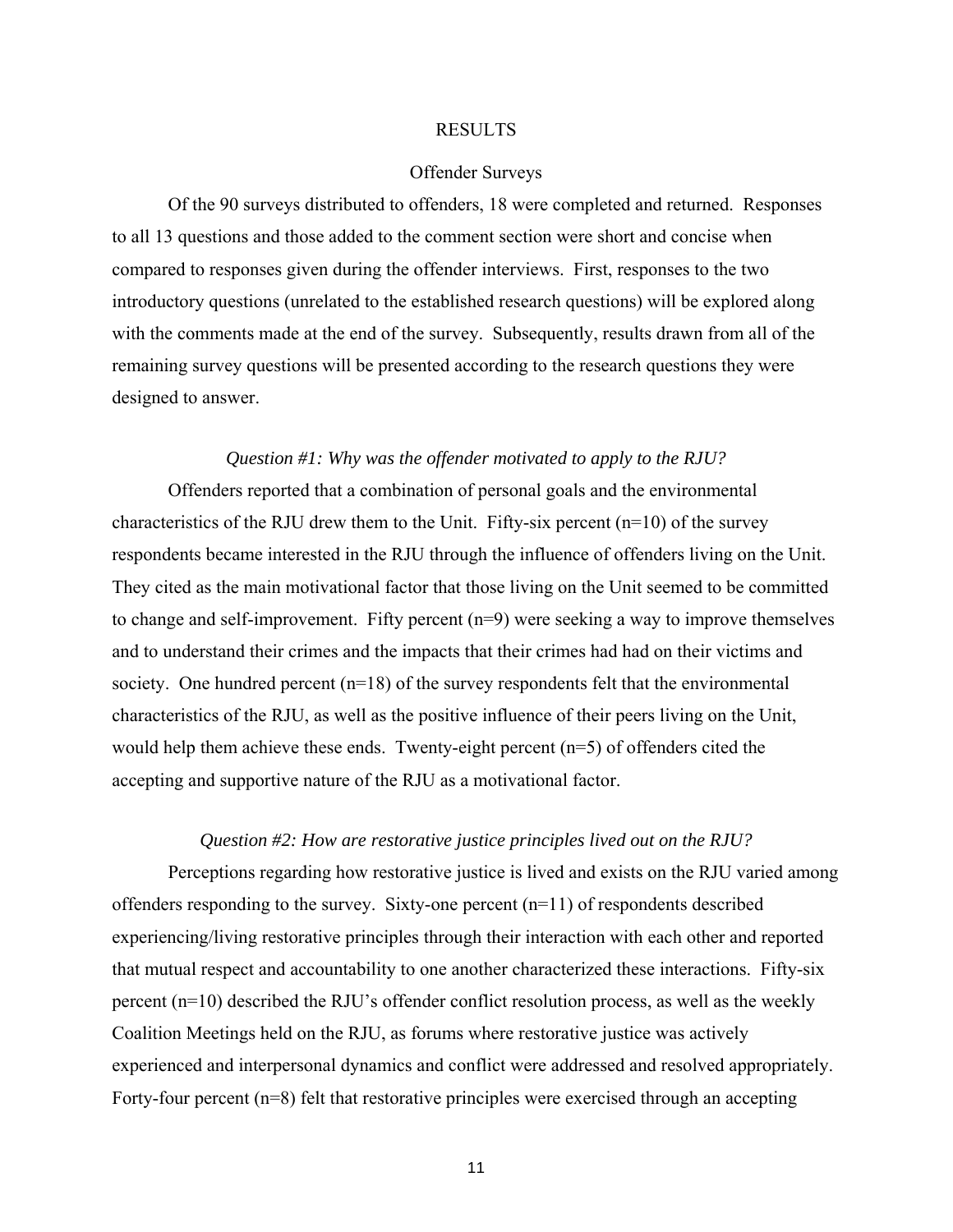environment that supports the open expression of an offender's thoughts and feelings through safe dialogue.

# *General Comments*

Offenders used the space at the end of the survey to record their general comments. Many used this opportunity to express gratitude for their time on the RJU, point out problems on the Unit, and/or make recommendations to resolve such challenges. Contrary to the offender interviews, 56% (n=10) of respondents to the offender survey expressed gratitude for having the opportunity to reside on the RJU with very few offenders criticizing it.

The gratitude expressed by respondents focused on their belief that restorative justice helped them and their peers and provided them with an opportunity that may not have otherwise been available within the general population. Offenders also praised the staff on the RJU for being helpful and supportive of their efforts.

Twenty-two percent (n=4) of offenders cited areas of potential improvement for the RJU. Three of the four expressed a desire to see restorative justice expand throughout the correctional system, both within correctional facilities and in the community.

# *Attitudinal Effects*

Questions 3, 4, 5, and 6 of the offender survey explored attitudinal effects related to the first research question. The attitudinal effects that were reported most often were:

- $\approx$  89% (n=16) of the offenders increased their understanding of their crime through the assistance provided by staff and offenders on the RJU;
- 50% (n=9) reported an increase in their sense of remorse; and
- $\approx$  44% (n=8) reported an increase in victim empathy.

Offenders credited the environmental or structural characteristics of the RJU, the accepting and supportive atmosphere, as well as the weekly Coalition Meetings for the above findings.

In terms of offenders' desire to make amends for the harm caused by their crime,

- $39\%$  (n=7) indicated a desire to help others in the future; and
- $33\%$  (n=6) expressed a specific desire to help youth to avoid crime, i.e. the same offence that they themselves committed.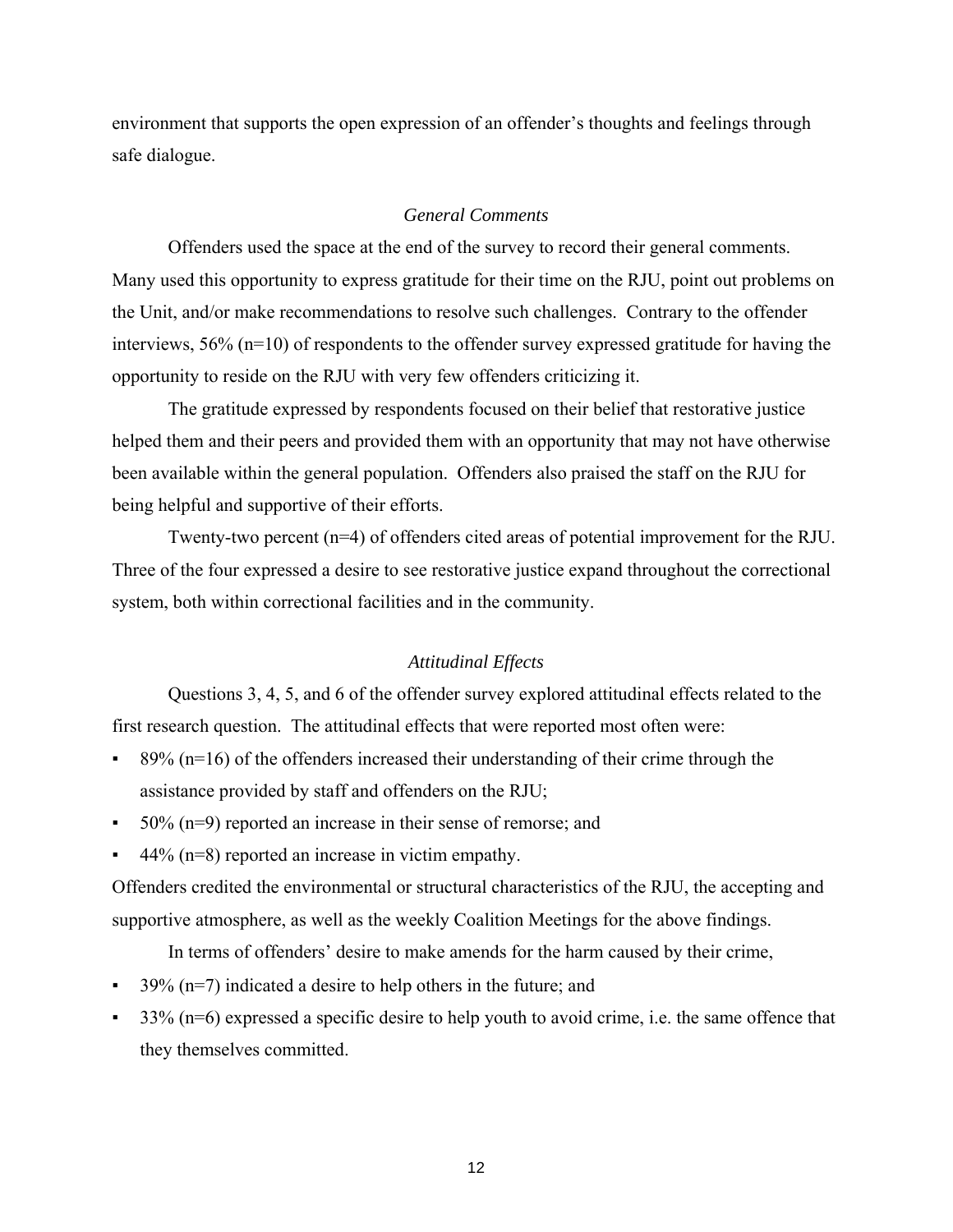# *Behavioural Effects*

Questions 7, 8, 12, and 13 of the offender survey explored behavioural effects related to the second research question. The majority of offenders indicated that they felt their interpersonal skills had improved as a result of their experience on the RJU.

- $44\%$  (n=8) reported that their abilities to empathize with others had improved;
- $39\%$  (n=7) felt that the RJU helped them express thoughts/feelings in a healthy manner; and
- $28\%$  (n=5) said that the RJU helped them acquire and practise alternative methods of conflict resolution.

Offenders frequently identified the main influence responsible for the above findings as the positive influences of other RJU offenders who offered encouragement regarding program participation and non-violent methods for problem-solving and conflict resolution.

With regard to the actual occurrence and resolution of conflicts on the RJU,  $67\%$  (n=12) of offenders reported that they had experienced conflict on the RJU; while 33% (n=6) reported that they had not. Almost all respondents emphasized that conflicts were largely managed by the offenders themselves, by offenders with the assistance of designated offender mediators, or in a group setting at the weekly Coalition Meetings.

# *Effect on Parole Hearing/Release into Community*

Questions 9 and 10 of the offender survey explored the effects related to the third research question in regard to the impact that living on the RJU may have had on an offender's parole hearing:

- $61\%$  (n=11) felt that living on the RJU had no impact on their hearing before the NPB; and
- $39\%$  (n=7) felt that the RJU would have or had a positive impact on their NPB hearing. Of the 39%, five of the seven felt the RJU helped them to gain a better understanding of the personal issues that led them to commit their offence(s), while two of the seven noted that the RJU had assisted them in improving their communication skills.

With regard to the impacts that the RJU would have on the offender's actual release into the community on conditional release:

- $50\%$  (n=9) reported "no impact" as they had not been released;
- $44\%$  (n=8) anticipated positive impacts; and
- $6\%$  (n=1) reported anticipating a negative impact.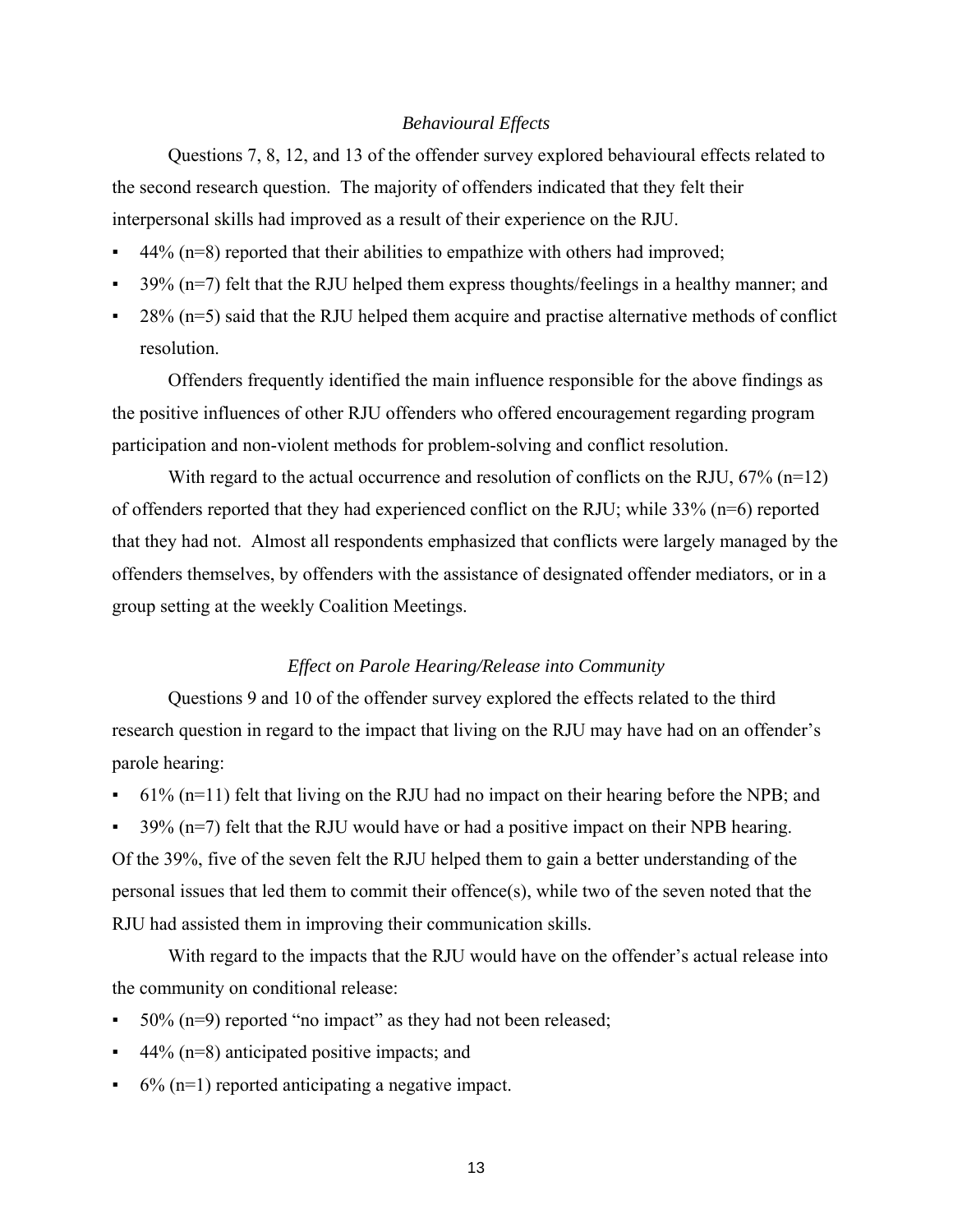### Offender and Staff Interviews

Interviews were conducted with 17 offenders and 17 separate interviews were conducted with their assigned parole officer. Both offenders and staff were asked the same questions during these separate interviews.

# *Question #1: Why was the offender motivated to apply to the RJU?*

As can be seen in Table 7, offenders and staff differed in their perceptions regarding offender motivation for applying to the Unit. For both groups, the weekly Coalition Meetings were seen as important; universally so for the offenders, while staff members mentioned this less. Twenty-nine percent of offenders mentioned that the structured and challenging environment of the RJU helped them address their criminogenic needs and work toward their goals. An equivalent number of offenders commented on the pro-social environment available to them on the RJU, effectively removing them from the negative offender mindset prevalent in general population.

Staff members had a different understanding of the motivation that resulted in their offender wanting to become an RJU resident. In contrast to the offenders, only 24% (n=4) of staff members felt the weekly Coalition Meetings were a contributing motivational factor, as compared to 100% of offenders. Forty-seven percent of the staff felt the Unit's emphasis on RJ values, principles and conflict resolution processes motivated offenders and helped them to meet their goals and address their criminogenic needs. Twenty-nine percent stated that they felt offenders were attracted to the RJU because they considered it to be "quieter" than the rest of the institution. Within the staff interviews, the word "quiet" often referred to the relative calm and orderly nature of the Unit. The word "quiet" held a negative connotation for staff. Staff were often of the opinion that older offenders and sexual offenders preferred the "quiet" and calm nature of the Unit, while those with offences related to illegal substances were attracted to the drug-free environment. Regardless, several PO's still felt that the Unit and its concomitant principles had a generally positive effect on their respective offenders.

Fifty-three percent of PO's believed that their offender was genuinely seeking to improve himself; however, they were less likely to attribute positive motivations to other offenders on the RJU. In other cases, PO's felt that restorative justice principles were consistent with how their offender was thinking and feeling before applying to or expressing an interest in the RJU.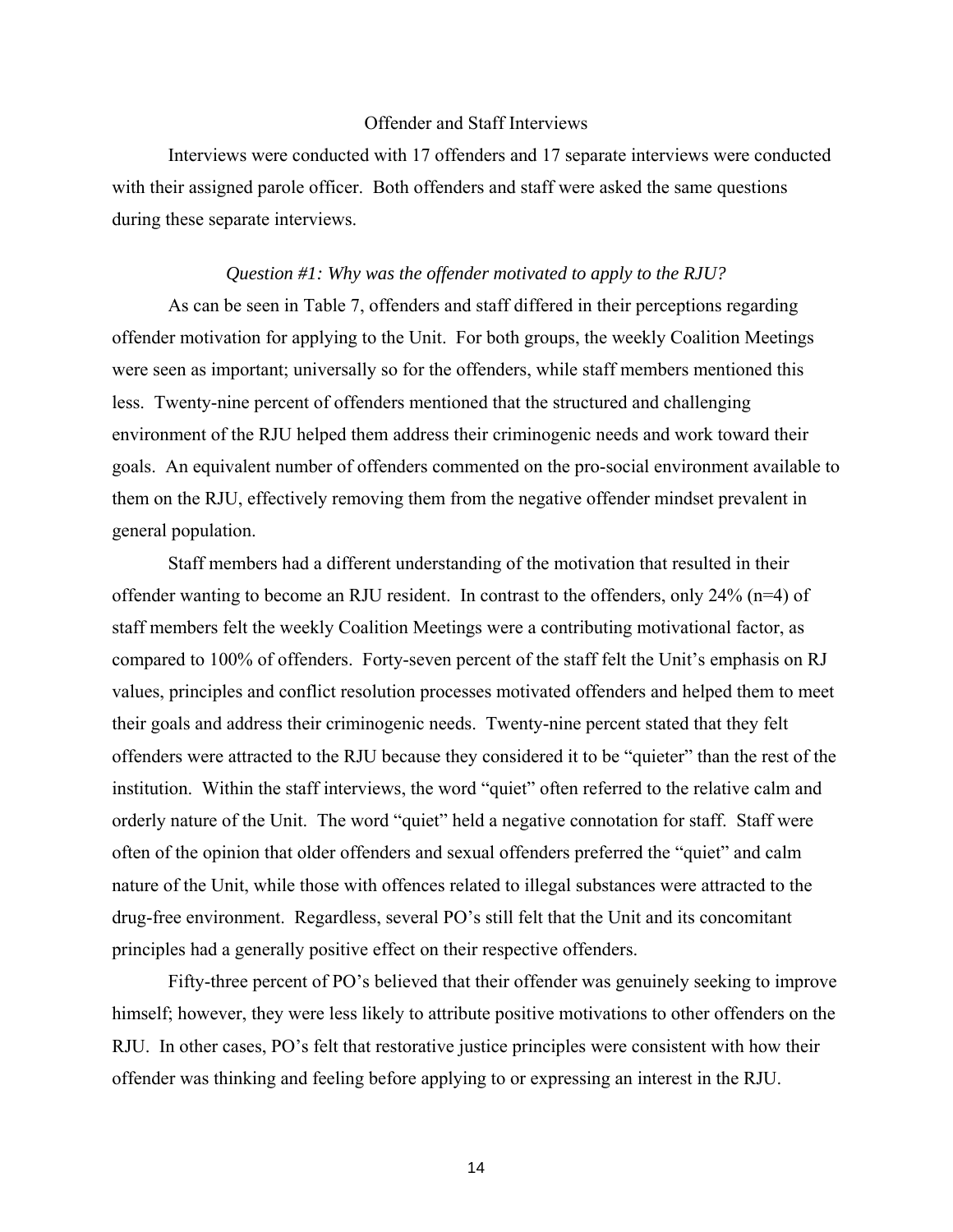# Table 7

*Comparison of Offender and Staff Interview Responses to Question #1: Why was the offender motivated to apply to the RJU?* 

| <b>Offender Responses</b>                                                   | $\mathbf n$ | <b>Staff Responses</b>                                                   | $\mathbf n$ |
|-----------------------------------------------------------------------------|-------------|--------------------------------------------------------------------------|-------------|
| 1. Supportive nature and<br>openness of weekly<br><b>Coalition Meetings</b> | 17(100)     | 1. Their offender<br>motivated by self-<br>improvement                   | 9(53)       |
| 2. Structured and<br>challenging environment<br>of the RJU                  | 5(29)       | 2. RJU Environment helps<br>offenders meet goals /<br>criminogenic needs | 8(47)       |
| 3. RJU $-$ a better<br>alternative to general<br>population                 | 5(29)       | 3. Type of offence: sexual<br>or illegal substance<br>offence            | 6(35)       |
|                                                                             |             | 4. "Quiet" environment                                                   | 5(29)       |
|                                                                             |             | 5. Weekly Coalition<br>Meetings                                          | 4(24)       |

*Note.* Numbers in parentheses represent percentages.

# *Question #2: How are restorative justice principles lived out on the RJU?*

Staff and offenders identified a set of overlapping factors that described the practice of restorative justice principles on the Unit. These factors included offender autonomy, a positive environment made up of respectful and supportive peers, and weekly Coalition Meetings.

Table 8 shows that the most common response to this question involved the autonomy

that offenders had on the RJU to resolve conflicts and create/implement the rules that governed the Unit. Offenders played an active role in holding each other accountable to the rules. Participants found the weekly Coalition Meetings allowed for processes that facilitated peaceful conflict resolution and problem solving on the RJU.

Offenders frequently made reference to the community support, mutual consideration, and openness evident on the RJU. They spoke of community, which held

# *As expressed by an offender:*

*"Because we met regularly, they [the meetings] gave us an opportunity to work through the problems that we were having."*

# *As expressed by an offender:*

*"We had no problem with talking to each other. If I had a problem, I had a few friends, so we could talk openly..."*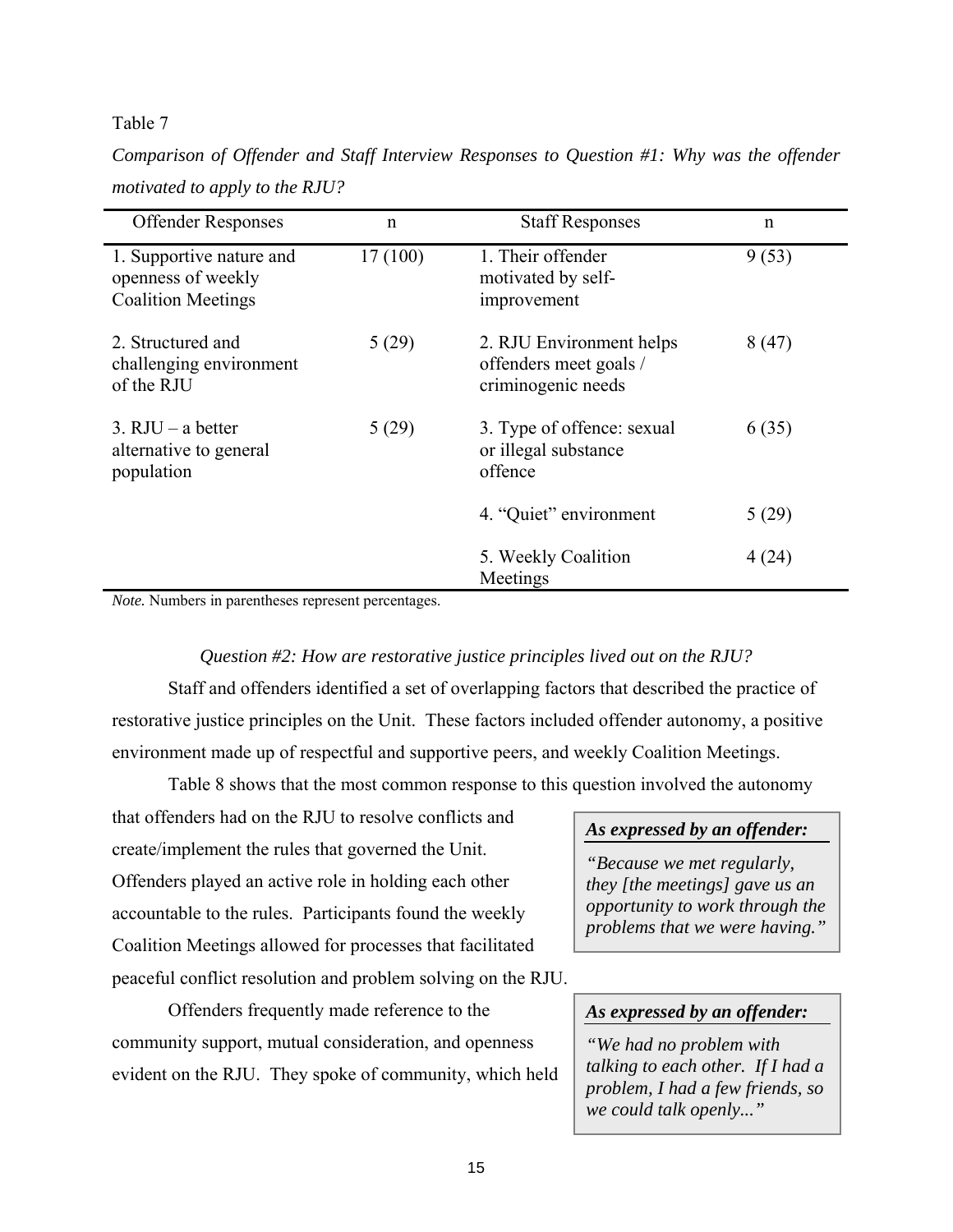a positive connotation, even though their community was created within an institutional setting. Included in their expressions of community were the RJU staff members, with whom they interacted respectfully and turned to when they needed assistance in addressing interpersonal conflicts left unresolved through other processes.

Staff referred to many of the same processes, such as the supportive community environment of the RJU. Staff also highlighted the autonomy that RJU offenders had within the group to create and enforce rules in a peaceable manner. Thirty percent of PO's felt that this system helped hold offenders accountable for their actions and instilled a sense of responsibility.

Three of the PO's interviewed stated that they had no knowledge of how the RJU was run, nor did they have any knowledge of how the restorative justice principles were lived out on the Unit. Even PO's who provided full answers to this question often began their response with statements indicating a lack of knowledge regarding the operation and daily routine of the RJU.

### Table 8

| <b>Offender Responses</b>                                                       | $\mathbf n$ | <b>Staff Responses</b>                                            | $\mathbf n$ |
|---------------------------------------------------------------------------------|-------------|-------------------------------------------------------------------|-------------|
| 1. Autonomy in conflict<br>resolution and<br>creating/implementing<br>RJU rules | 17(100)     | 1. Supportive community<br>environment of the RJU                 | 8(47)       |
| 2. Weekly Coalition<br>Meetings facilitating<br>conflict resolution             | 17(100)     | 2. Processes instil<br>accountability and<br>responsibility       | 5(30)       |
| 3. Positive peer<br>influences                                                  | 6(35)       | 3. No knowledge of how<br>the RJU operates or of RJ<br>principles | 3(18)       |

*Comparison of Offender and Staff Interview Responses to Question #2: How are restorative justice principles lived out on the RJU?* 

*Note.* Numbers in parentheses represent percentages.

# *General Comments*

When given the opportunity at the end of the interview to make additional comments, offenders reiterated their feelings and expressed gratitude for experiencing the RJU (see Table 9). In addition, they discussed some challenges they had with the RJU and made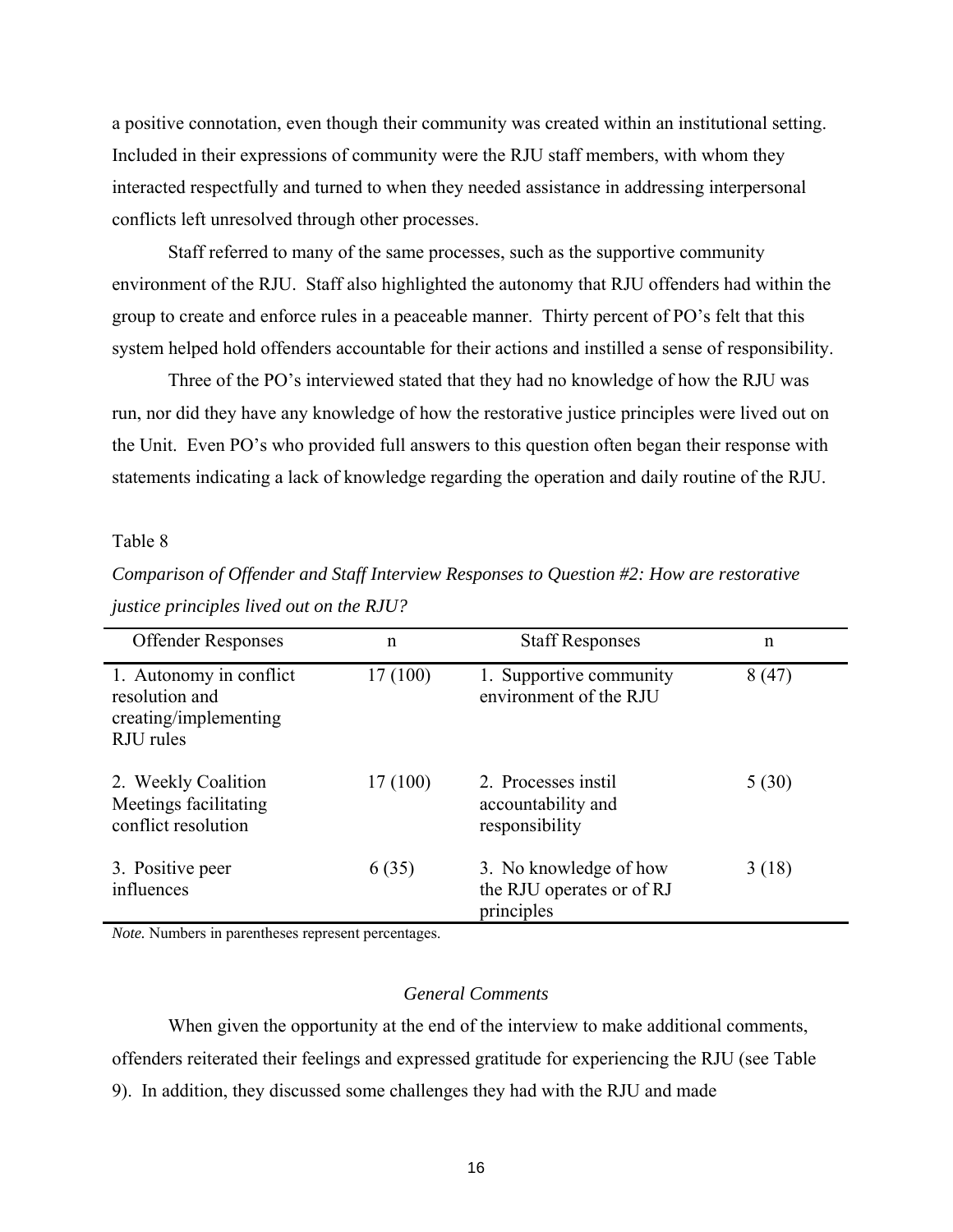recommendations for the Unit's improvement.

Offenders praised the RJU and its staff by expressing their gratitude for the time they spent there. Thirty-five percent referred to the supportive and positive peers that surrounded them on the RJU. Offenders used the term "peers" to include the RJU Coordinator and correctional officers assigned to the Unit. Twenty-nine percent stated that the RJU environment was a very positive one. Seventy-one percent of the offenders brought attention to the challenges facing the RJU and the correctional system as a whole. These suggestions will be dealt with in the Discussion section.

PO's had fewer concerns regarding the RJU; only three PO's (18%) used the general comments section of the interview to address challenges facing the Unit. Two of the three PO's felt that the RJU needed to do more Victim-Offender Mediation (VOM), while the other one felt that the Unit was too lenient on offenders but did not wish to qualify this comment.

Many PO's took the opportunity to express their dissatisfaction when it came to the difficulties the Unit created for them as they tried to do their job. These included dissatisfaction with the breadth and scope of the information that the RJU provided to the rest of the institution, a lack of information sharing, communication, and information recorded on the OMS.

# Table 9

| <b>Offender Responses</b>                                                                                                                                                                                                                                                                                        | $\mathbf n$ | <b>Staff Responses</b>                                     | $\mathbf n$ |
|------------------------------------------------------------------------------------------------------------------------------------------------------------------------------------------------------------------------------------------------------------------------------------------------------------------|-------------|------------------------------------------------------------|-------------|
| 1. Presented challenges facing RJU-<br>sustainable RJ services in CSC system<br>wide and in community                                                                                                                                                                                                            | 12(71)      | 1. RJU creates<br>difficulties for PO job:<br>info sharing | 6(35)       |
| 2. Expressed gratitude for RJU<br>participation                                                                                                                                                                                                                                                                  | 11(65)      | 3. Challenges facing the<br>RJU- need more VOM             | 3(18)       |
| 3. Thanked staff                                                                                                                                                                                                                                                                                                 | 6(35)       |                                                            |             |
| 4. Thanked supportive peers (offenders)<br>and staff)                                                                                                                                                                                                                                                            | 6(35)       |                                                            |             |
| 5. RJU a very positive environment to<br>model pro-social behaviour<br>$\mathbf{M}$ , $\mathbf{M}$ and $\mathbf{L}$ are the constant of the second constant of the second second second second second second second second second second second second second second second second second second second second s | 5(29)       |                                                            |             |

*Comparison of Offender and Staff Interview Responses to the General Comments Section* 

*Note.* Numbers in parentheses represent percentages.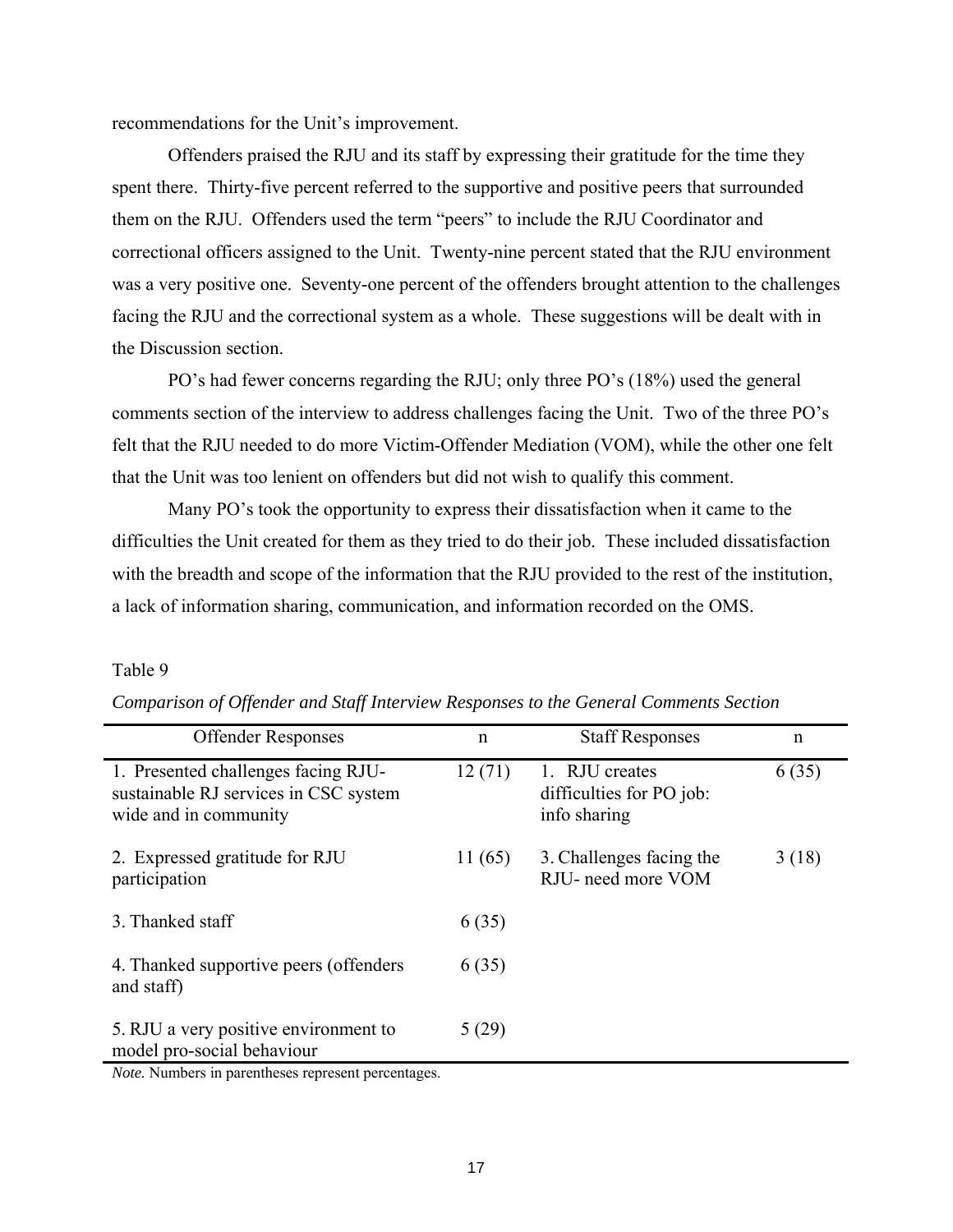# *Attitudinal Effects*

Prior to RJU participation, most offenders reported attitudes that minimized or dismissed

areas such as self-examination, personal openness, communication skills, victim empathy, and the consequences of their criminal actions. Once on the RJU, both staff and offenders reported improvements in all these areas, in addition to the offenders' understanding of their crime.

# *As expressed by an offender:*

*"Nobody was going to judge me or put me down or harass me or anything. I felt very comfortable there, comfortable speaking."*

Offenders credited the RJU environment and the weekly Coalition Meetings for

challenging their perceptions and attitudes in a productive manner, which was made applicable to each individual. Staff reported that this new level of openness and increased ability to communicate spilled-over into their casework

#### *As expressed by a PO:*

*"RJU is an area where you can open up and feel relatively safe doing it."*

outside of the RJU. This proved beneficial to their casework with the offender.

While staff did acknowledge that the RJU was a unique environment where offenders could explore their issues openly, staff perceptions differed with regard to the offenders' focus when doing so. Staff reported that almost half of their offenders were more focussed on resolving their own emotional and personal issues with an emphasis on release, rather than on making amends or reparations to victims. As shown in Table 10, while there is overlap in what was reported, these responses can be broken down into 3 categories.

# *Understanding Impacts of Crime*

Half of the offenders reported that the weekly Coalition Meetings directly impacted their understanding of their crime and victim empathy. Similar proportions of staff and offenders felt the RJU environment had an impact on the offenders' understanding of their crime, allowing for discussion of specific crimes, related criminogenic issues, and an exploration of the spectrum of impacts. Staff found that offenders developed and were able to demonstrate a great improvement in forethought regarding the consequences of their actions, impacts upon the direct victim, and subsequent impacts upon extended victims.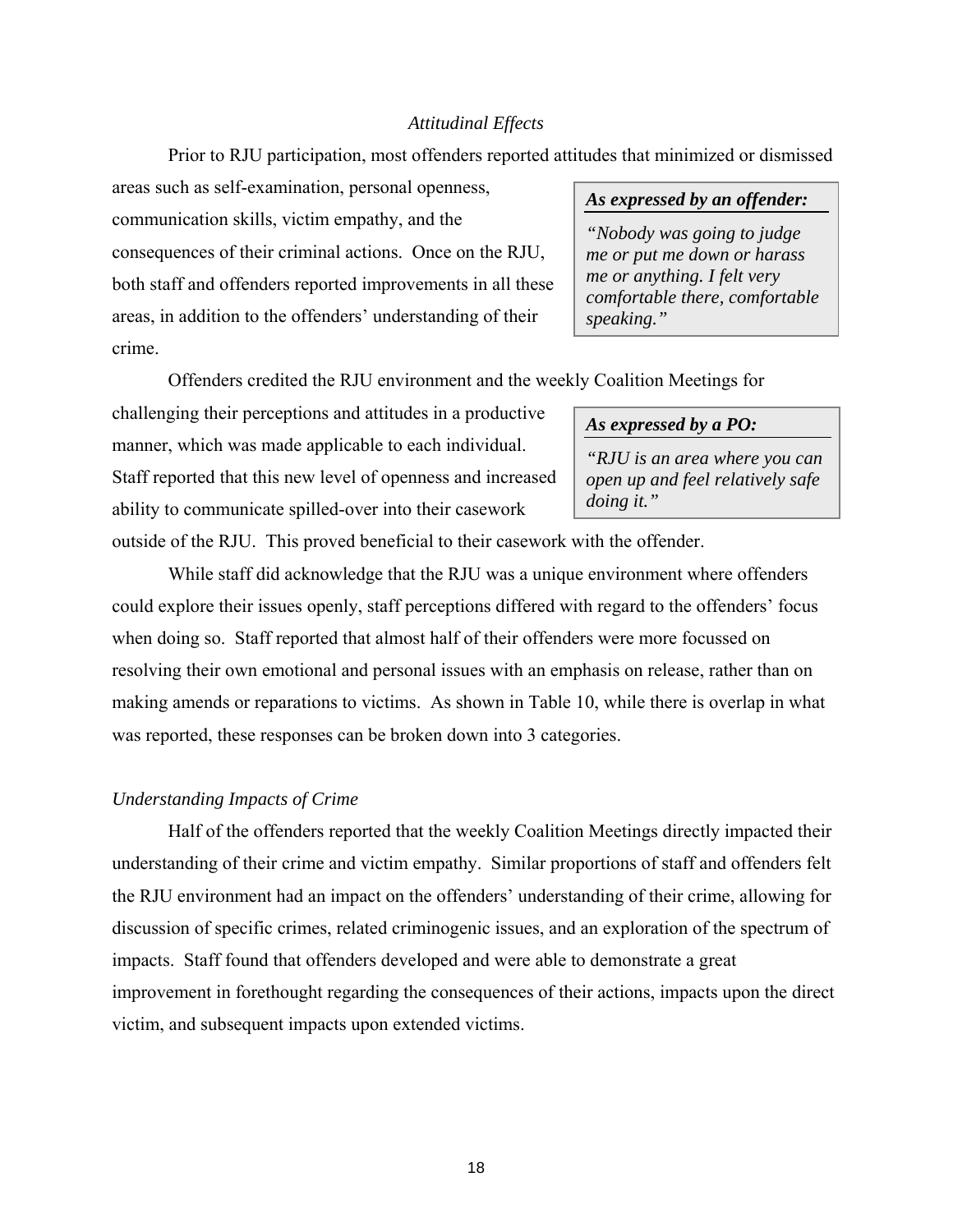# *Promoting Remorse*

All offenders expressed regret for their crime; however 59% expressed high levels of remorse and related this to their increased understanding of their crime and victim empathy.

Offenders felt that the involvement of victims from the community had profound impacts on their levels of remorse. Offenders also felt that these tangible interactions with victims were beneficial but were in reality too few. Staff, interestingly, stated that 82% of these offenders were remorseful before entering the Unit, possibly indicating pre-existing pro-social attitudes.

### *As expressed by an offender:*

*"It really helped me to see the other side of it, being involved in the meetings and having people coming in from the community that have been victimized by crime."*

#### *Desire to Repair Harm*

While "desire to make up for their crime" existed among all 17 offenders, uncertainty lingered regarding how they could do so. Offenders and staff equally expressed that the desire to

repair the harm caused would translate in the offender not causing further harm to any person by not re-offending post-incarceration. Other than this expression, offenders and staff both had difficulty providing specific examples of ways the offender could make reparations for their crimes. Staff clearly expressed that opportunities such as VOM

#### *As expressed by a PO:*

*"I don't think he's gotten to that point, where he's talking about how to repair the damage yet. He's just come to terms with what he's done in accepting full responsibility."*

were not available to offenders while on the RJU; nor did a quarter of the staff believe that their offender was prepared to experience such an exchange with their victim.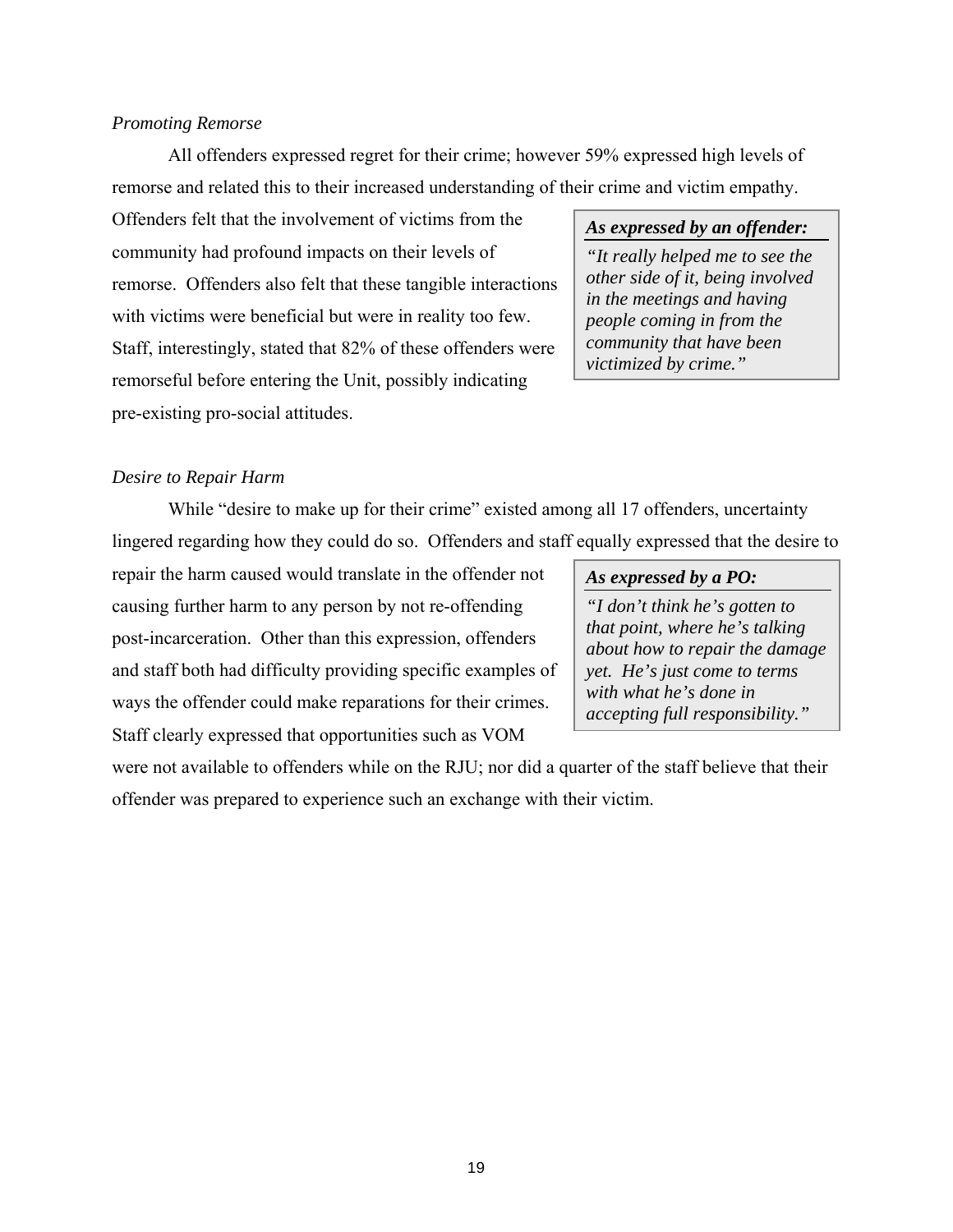## Table 10

| <b>Offender Responses</b>                                                                       | n      | <b>Staff Responses</b>                                                                                   | $\mathbf n$ |
|-------------------------------------------------------------------------------------------------|--------|----------------------------------------------------------------------------------------------------------|-------------|
| 1. Greater understanding of<br>emotional/personal issues through<br>self-examination            | 11(65) | 1. Increased victim<br>empathy/understanding of<br>consequences their actions                            | 10(59)      |
| 2. Improvement in communication<br>skills and improvement in self-<br>expression                | 11(65) | 2. Greater understanding of<br>emotional/personal issues<br>through self-examination                     | 8(47)       |
| 3. RJU a place where thoughts/<br>feelings and expressions of remorse<br>can be safely explored | 10(59) | 3. Inmate focussed on self<br>improvement/release issues                                                 | 8(47)       |
| 4. Increased victim<br>empathy/understanding of<br>consequences of their actions                | 9(53)  | 4. Felt the offender on their<br>caseload was emotionally or<br>cognitively unprepared for<br><b>VOM</b> | 4(24)       |

*Comparison of Offender and Staff Interview Responses for Attitudinal Effects* 

*Note.* Numbers in parentheses represent percentages.

# *Behavioural Effects*

# *Program Participation*

There was a difference in perspective regarding Unit function between the RJU offenders and staff (see Table 11). While 53% of offenders considered the weekly Coalition Meetings as a correctional program in and of itself, staff, on the whole, did not agree. When offenders were asked about ongoing program participation, they stated that the skills they had learned and practised on the RJU gave them a greater ability to participate in greater depth and that they "got more out of" their prescribed correctional programs. Offenders also reported that this was a twoway process. The skills they learned in other correctional programs were often brought back to the RJU, discussed, and processed safely among accepting peers on the RJU. Offenders opined that this would not have been possible had they been in the general population. In contrast, staff felt that offenders were highly committed to programming before arriving on the RJU, while a few others reported that their offenders had already completed all correctional programming.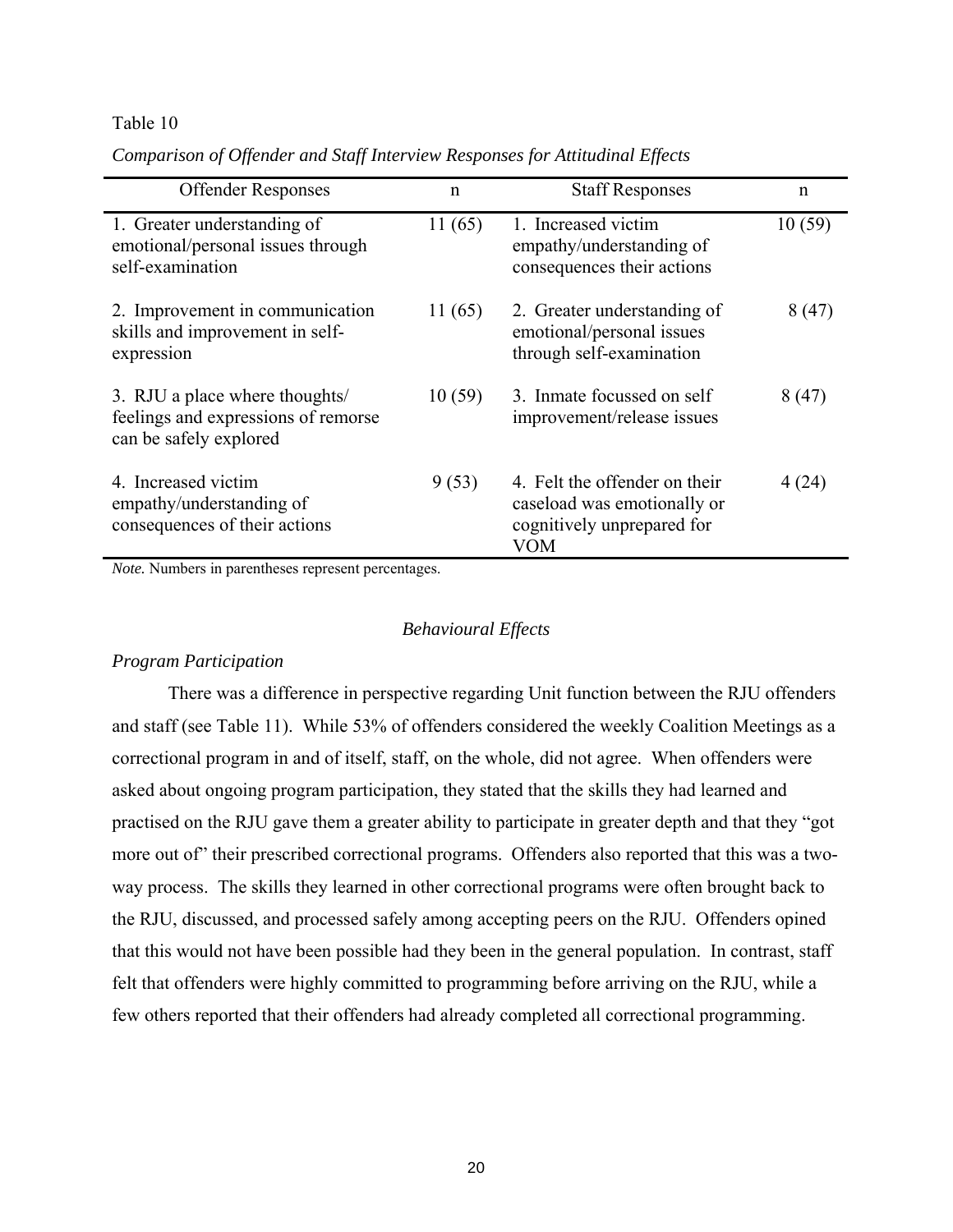# *Conflict Resolution*

Seventy-seven (n=13) percent of the offenders reported that they had experienced interpersonal conflict on the Unit, saying that most of these conflicts were subsequently resolved by the offenders through dialogue. Six of the thirteen offenders addressed their issues at the weekly Coalition Meetings. Seven of the thirteen offenders reported that to resolve conflicts they accessed the services of one of the "on-unit" offender mediators. The offenders stated that the option of involving staff in conflict resolution was considered a rare event and a last resort. Staff, on the whole, were not aware that the offenders were experiencing and resolving as many conflicts as the offenders reported. Only 18% (n=3) of staff members reported any awareness of their respective offender experiencing conflict on the RJU. PO's similarly expressed that RJU staff were rarely involved in the resolution of conflicts unless all other avenues pursued by the offenders did not lead to a resolution.

# Table 11

| Comparison of Offender and Staff Interview Responses for Behavioural Effects |  |
|------------------------------------------------------------------------------|--|
|------------------------------------------------------------------------------|--|

| <b>Offender Responses</b>                                                                                                                        | n      | <b>Staff Responses</b>                                                                                                     | $\mathsf{n}$ |
|--------------------------------------------------------------------------------------------------------------------------------------------------|--------|----------------------------------------------------------------------------------------------------------------------------|--------------|
| 1. Used learned problem-solving and<br>introspection skills to address<br>emotional barriers, anti-social<br>behaviour and offender/staff issues | 11(65) | 1. RJU offenders had positive<br>impact on other offenders on<br>the Unit                                                  | 6(35)        |
| 2. Coalition Meetings contributed to<br>correctional program participation<br>and understanding/application of<br>skills learned in programs     | 9(53)  | 2. Conflict resolution and<br>communication skills practised<br>on the Unit helped offenders<br>open up and share feelings | 5(29)        |
| 3. Modelling of pro-social behaviour<br>of RJU offenders/staff                                                                                   | 8(47)  | 3. Coalition Meetings<br>contributed to CSC program<br>participation                                                       | 2(12)        |

*Note.* Numbers in parentheses represent percentages.

### *Effect on Parole Hearing*

While all offenders anticipated that RJU participation would have a positive effect upon their chances of release, some of these men had not been before the NPB. Several were aware that RJU participation was generally not presented to the NPB.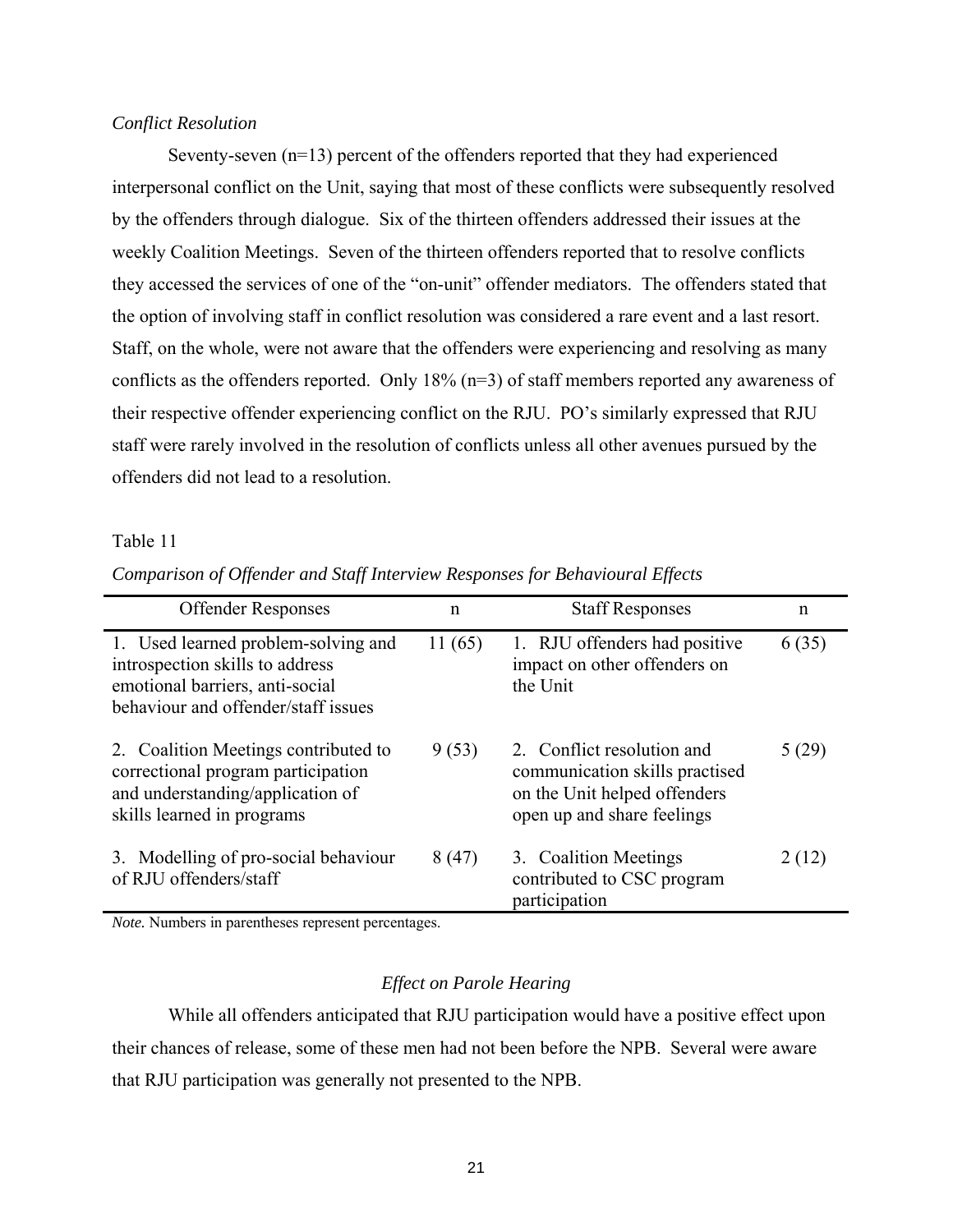Offenders believed that the skills acquired through RJU participation would have a positive effect on their presentation before the Board. First, RJU offenders felt that their sincere understanding and expression of accountability would be evident to the Board. Second, RJU offenders believed that their increased ability to express themselves with improved ease and confidence would, in part, offset some of the intimidating nature of NPB parole hearings. Finally, the few who did present themselves before the Board and were subsequently denied parole, felt that the skills acquired on the RJU helped them process, in a pro-social manner, the reasons for their parole being denied and their personal frustration associated to the decision.

Staff reported that living on the RJU had little to no effect when offenders appeared before the NPB. For those that had appeared before the Board, the topic of the RJU was not raised. As seen in Table 12, few staff agreed with the offenders who felt the RJU contributed to improved communication skills and levels of confidence before the Board.

# *As expressed by a PO:*

*"We talked in detail about victim empathy and crime cycle relapse… He had a very sound understanding of all of that... I have no doubt that he presented quite well to the Board."*

#### Table 12

| <b>Offender Responses</b>                                                                   | n     | <b>Staff Responses</b>                                                     | n        |
|---------------------------------------------------------------------------------------------|-------|----------------------------------------------------------------------------|----------|
| 1. Reported "little to no effect" on NPB<br>decisions                                       | 7(41) | 1. No effect on NPB<br>decision                                            | 17 (100) |
| 2. Understanding of criminogenic<br>factors contributed to presentation before<br>the Board | 4(24) | 2. Communication skills<br>contributed to presentation<br>before the Board | 2(12)    |
| 3. Communication skills contributed to<br>presentation before the Board                     | 3(18) |                                                                            |          |

# *Comparison of Offender and Staff Interview Responses to Effect on Parole Hearing*

*Note.* Numbers in parentheses represent percentages.

#### *Effect on Release into Community*

Offenders felt unanimously that their experience and skills acquired during their time on the Unit would benefit their release into the community. Less than half of the staff expressed similar sentiments. The most common theme that emerged among all offenders was the assertion that the RJU helped them develop pro-social skills and commit to pro-social life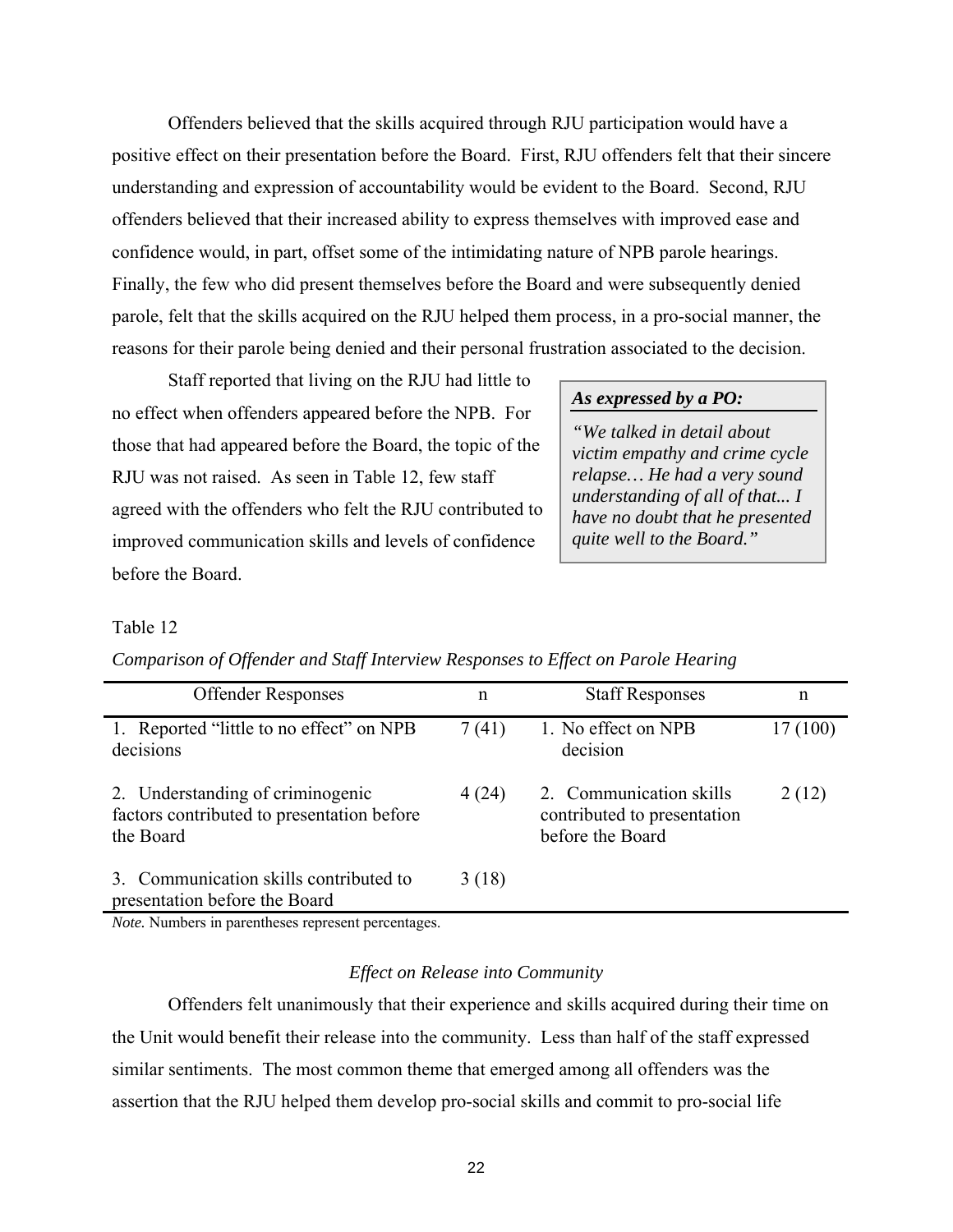choices that would continue once they were released (see Table 13). Four of the seventeen stated that the weekly Coalition Meetings and the general support of the RJU were factors that facilitated the development of pro-social skills. A few offenders expressed continued anxiety over their return to the community, stating that they expected rejection from their community and a lack of RJ support systems in place to assist them.

Less than half of the POs believed that the RJU had or would have a positive impact on the offender's release into the community. Four of the seven provided no reason for this assertion. The other three reported that the RJU helped their respective offender open up and express themselves while developing empathy for others which, in turn, would help them discover alternative avenues through which to express themselves and relieve the anxiety of stressful situations. These staff members believed that this would help the offenders avoid reoffending.

# Table 13

|  |  |  | Comparison of Offender and Staff Interview Responses to Effect on Release into Community |
|--|--|--|------------------------------------------------------------------------------------------|
|  |  |  |                                                                                          |

| <b>Offender Responses</b>                                   | n       | <b>Staff Responses</b>                                             | n     |
|-------------------------------------------------------------|---------|--------------------------------------------------------------------|-------|
| 1. RJU helped develop pro-social<br>skills and life choices | 17(100) | 1. Believe RJU participation<br>would have positive effect         | 7(41) |
| 2. Desire for community RJ resources<br>upon release        | 3(18)   | 2. RJU would have little or<br>no effect on return to<br>community | 5(29) |

*Note.* Numbers in parentheses represent percentages.

#### Quantitative Sample Comparisons

Quantitative data were collected to respond specifically to the second and third research questions exploring the effects of integrating restorative justice processes and principles within prison operations. No quantitative data was collected in relation to research question 1 exploring the effects the RJU had on offender attitudes with respect to their understanding of the impacts of their crimes, promoting remorse, and stimulating a desire to repair the harm done to victims and the community. Rather, the gathering of quantitative data from the OMS was used to analyze behavioural effects in relation to offender program participation, interpersonal problem solving, commission of institutional infractions, use of formal complaint processes, and use of informal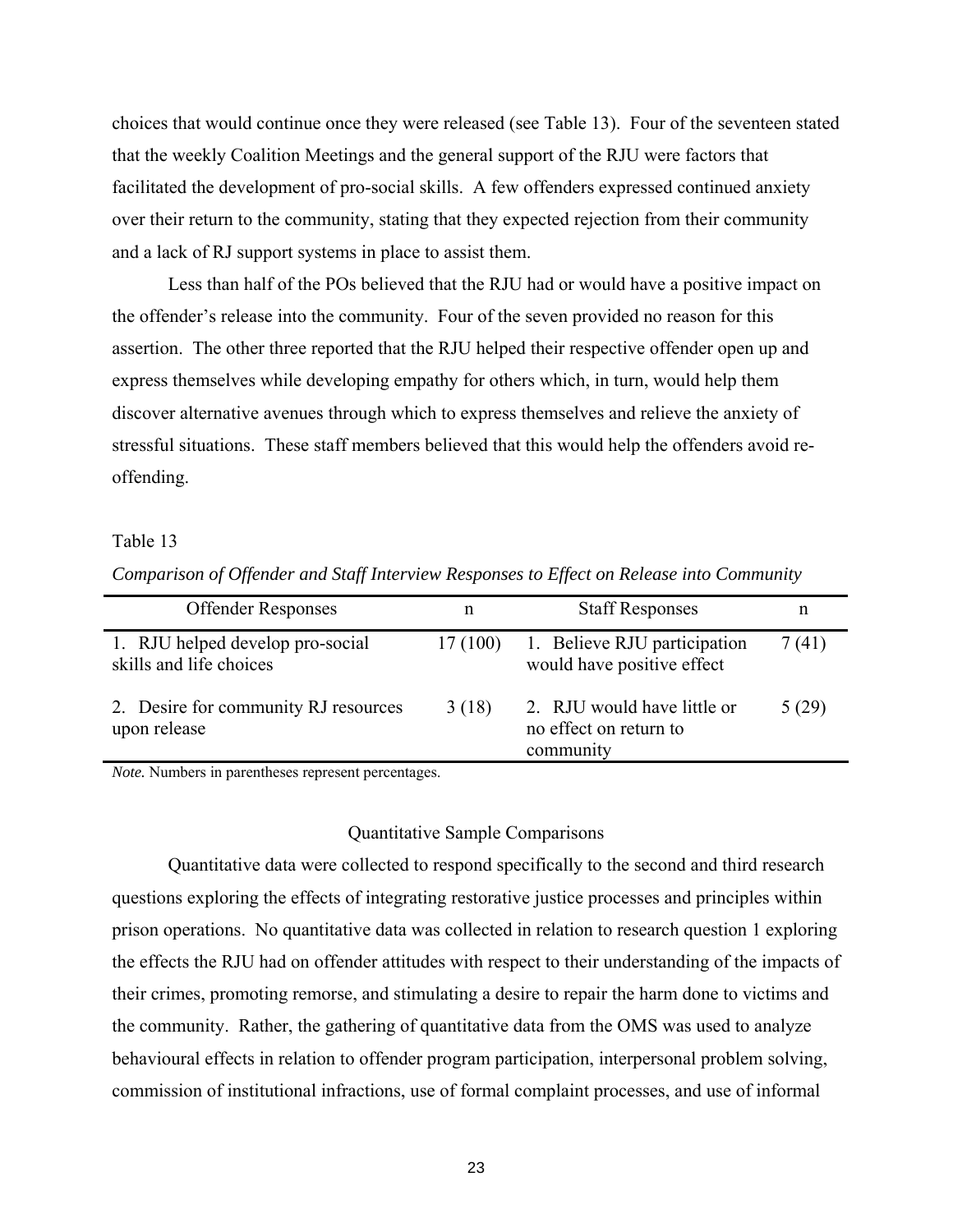conflict resolution. Finally, quantitative data explored correctional results concerning success at parole hearings, success on conditional release, and recidivism. The RJU sample was compared to the two samples (WHI RJ Coalition and BI 'Annex' Unit).

# *Behavioural Effects*

# *Program Participation*

Overall, offenders who lived on the RJU completed more correctional programs than those who did not. Program completion measured the number of programs offenders completed pre-RJU and post-RJU. This data demonstrated a significant difference between the samples. Prior to living on the RJU, 103 of the 110 offenders had not fully or successfully completed any programs. While on the RJU, all but 23 fully/successfully completed their programs. Therefore, prior to living on the RJU only  $6\%$  (n=7) of offenders had completed 1 or more programs; whereas after living on the RJU 79% (n=87) had completed 1 or more programs.

Offenders taking part in the WHI RJ Coalition demonstrated no change in program completion from pre to post. Offenders residing in BI's 'Annex' Unit had a significant drop in successful program completion post-'Annex' Unit. Pre-'Annex' Unit 80% (n=82) of the offenders successfully completed programs as opposed to 29% (n=30) post-'Annex' Unit.

The program drop-out rate increased among 20% of offenders post-RJU, meaning that 22 offenders dropped out of programs either because of suspension or incompletion, as compared to 1 pre-RJU. Comparatively, the drop-out rate increased among 18% of offenders post-WHI RJ Coalition. BI's 'Annex' Unit did not have a notable difference in this area.

#### *Institutional Charges*

Overall, offenders who lived on the RJU had fewer minor institutional charges than those who did not. The RJU increased the number of offenders with no minor charges post-RJU by 5% (n=5), as compared to the number of offenders with minor charges pre-RJU. None of the offenders living on the RJU had any minor charges against them during their time on the Unit. In comparison, WHI demonstrated an 8% (n=1) increase in minor charges post-RJ Coalition. Bowden 'Annex' had a significant increase of 69% (n=35) in the number of offenders with no minor charges post-'Annex'.

Serious charges increased among 9 offenders during their time on the RJU, an increase of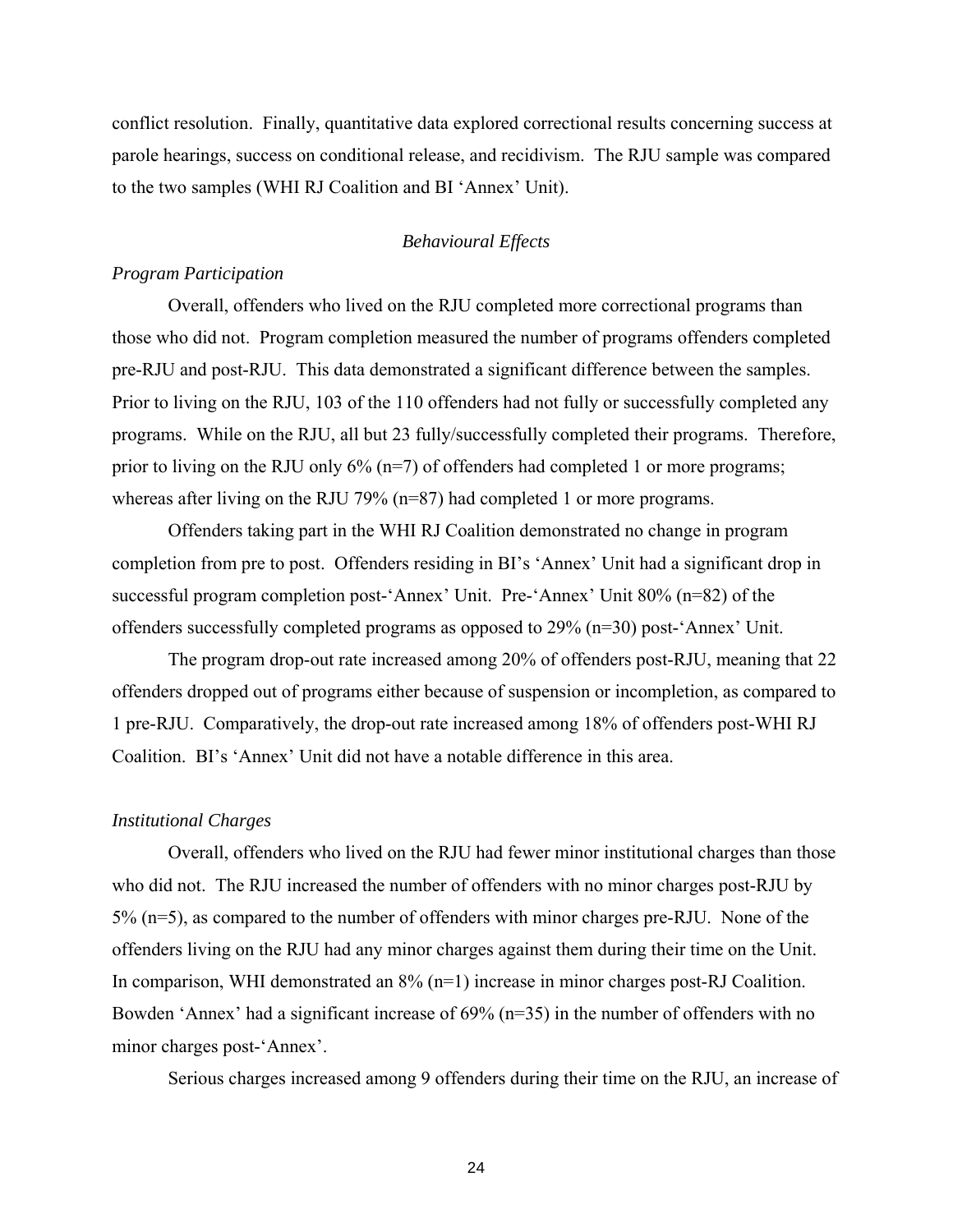8%, compared to the number of offenders with serious charges pre-RJU. In comparison, serious charges declined post-WHI RJ Coalition by one offender. Bowden 'Annex' demonstrated an 18% (n=14) decline in offenders with serious charges.

# *Incidents*

Reported incidents increased among 51 (46%) of the total 110 offenders sampled during their time on the RJU, as opposed to the 2 offenders with reported incidents pre-RJU. The following lists the type of incidents reported among RJU offenders:  $17\%$  (n=16) Disturbance Problem Incidents; 13% (n=12) Contraband Incidents; 21% (n=20) Intelligence Incidents; 19% (n=18) Other Incidents; 17% (n=16) Disciplinary Incidents; and 13% (n=12) Assault Incidents.

The WHI RJ Coalition recorded an increase in the number of offenders without reported incidents from 18 offenders pre-WHI RJ Coalition to 21 offenders post-WHI RJ Coalition. Bowden 'Annex', which does not have an RJ program, recorded an increase in the number of offenders without reported incidents from 65 offenders pre-'Annex' to 86 offenders post- 'Annex'.

### *Grievances*

There were significant increases in offender grievances among all four grievance levels. The biggest increase was found in the category of RJU offenders who filed a Complaint grievance. Offender grievances increased from 6 RJU offenders who filed a Complaint pre-RJU to 25 offenders post-RJU. This represented an increase at the Complaint level among 23% of the 110 offenders who lived on the RJU. The number of offenders who had formal grievances at all four levels declined among offenders post-WHI RJ Coalition and post-Bowden 'Annex'.

#### *Effect on Parole Hearing/Release into Community*

# *Release from Institution*

Living on the RJU did not improve chances for parole as compared to offenders residing in a non-RJ environment such as Bowden 'Annex'. Eighty-eight offenders, representing 80% of the GCI RJU offender sample, were released after completing a portion of their sentence on the RJU. This number ranked second to the 88 offenders, representing 86% of the 'Annex' offender sample released from Bowden Institution.

The impact on first release decisions before the NPB for offenders residing in a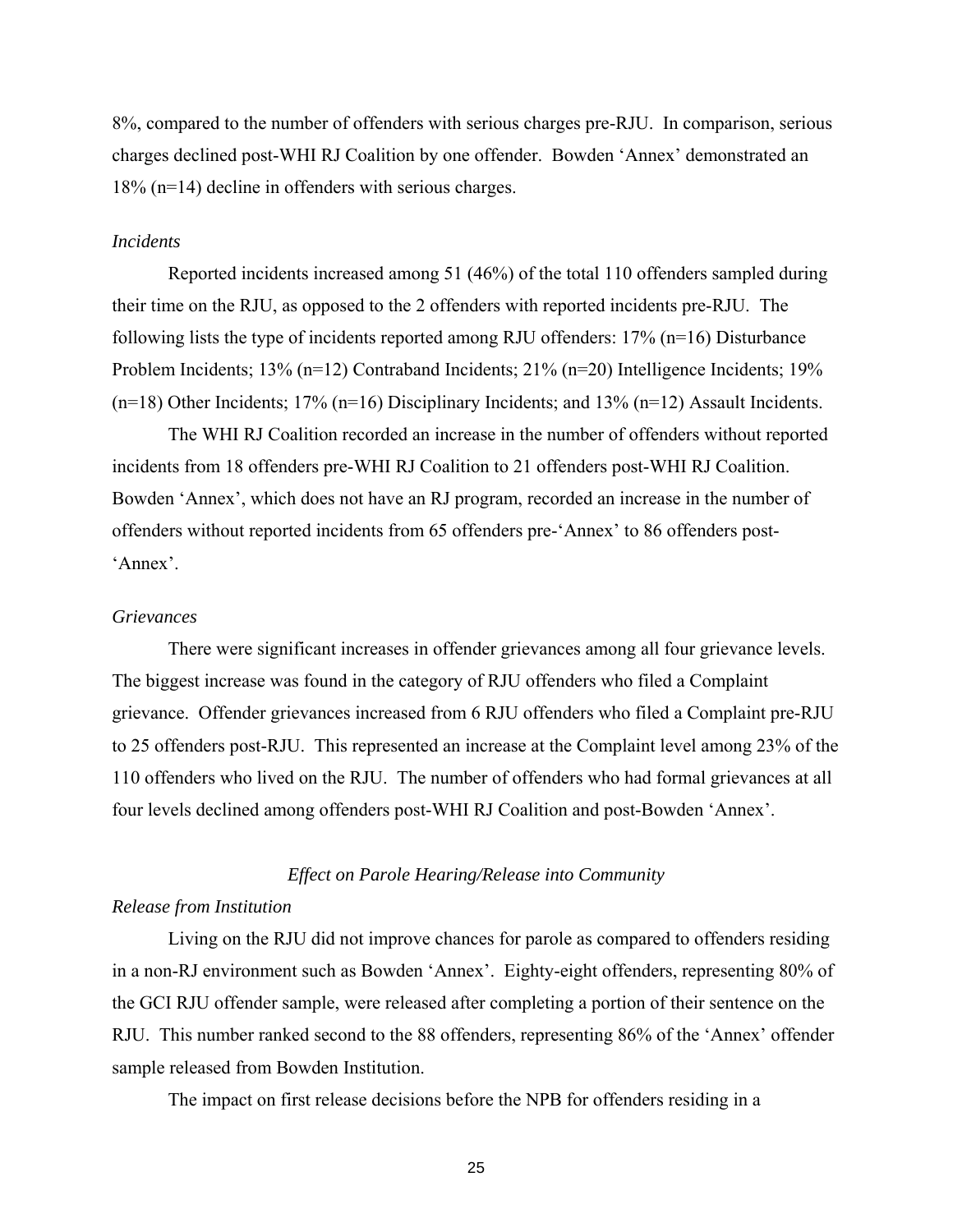restorative justice environment was minimal. Forty-five of the 98 offenders considered for first release decision were granted parole. The numbers were much higher among the comparison samples. Bowden 'Annex' authorized release on first decision for 75%, while 65% of the WHI Coalition offenders received parole at first opportunity. Interestingly, as seen in Table 14, a significant percentage of GCI offenders deferred their appearance before the NPB, preferring to remain on the RJU.

### Table 14

| <b>First Release Decision</b> |  |
|-------------------------------|--|
|-------------------------------|--|

|            | Sample Population | Authorized                                                                                                                                                                                                                            | Not Authorized | Deferred |
|------------|-------------------|---------------------------------------------------------------------------------------------------------------------------------------------------------------------------------------------------------------------------------------|----------------|----------|
| <b>GCI</b> | $(n=98)$          | 45 (46)                                                                                                                                                                                                                               | 13 (13)        | 40 (41)  |
| WHI        | $(n=20)$          | 13 (65)                                                                                                                                                                                                                               | 6(30)          | 1(5)     |
| Annex      | $(n=69)$          | 52(75)                                                                                                                                                                                                                                | 7 (10)         | 10(15)   |
|            |                   | $\mathbf{M}$ at $\mathbf{M}$ is the set of the set of the set of the set of the set of the set of the set of the set of the set of the set of the set of the set of the set of the set of the set of the set of the set of the set of |                |          |

*Note.* Numbers in parentheses represent percentages.

## *Return to Institution*

Table 15 shows that of the 88 offenders released from the RJU, 30 were returned, representing 34% of offenders released from the RJU. This return rate was comparable to that of the Bowden 'Annex' comparison sample, which also had a return rate of 34%. The WHI Coalition comparison sample had the greatest number of returns at 47%.

Of the 30 offenders returned to GCI, 16 (53%) did so upon revocation without offence, while 11 (37%) were returned 'Revocation with Offence'.

# Table 15

*Return Types* 

| Sample     |          | Warrant of | Revocation      | Revocation with | Revocation with |
|------------|----------|------------|-----------------|-----------------|-----------------|
| Population |          | Committal  | without Offence | Offence         | Outstanding     |
| <b>GCI</b> | $(n=30)$ |            | 16(53)          | 11(37)          | 3(10)           |
| WHI        | $(n=9)$  | 1 (11)     | 6(67)           | 1(11)           | 1 (11)          |
| Annex      | $(n=30)$ |            | 22 (73)         | 5(17)           | 3(10)           |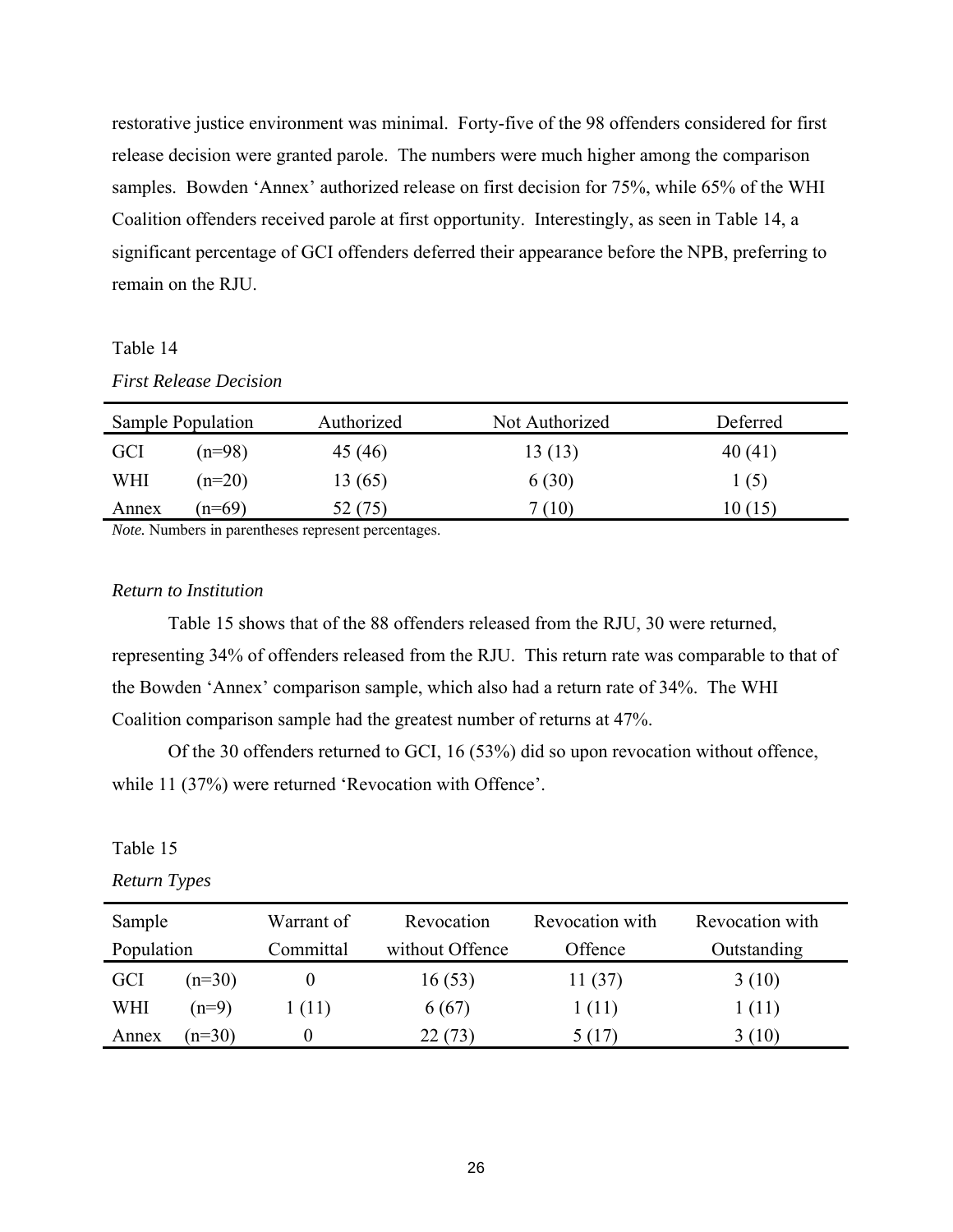#### DISCUSSION

The Grande Cache Institution RJU was established as a pilot project to explore what would happen if correctional staff and offenders were empowered to design a day-to-day operational framework rooted in restorative justice principles and practices.

Before this research began, the anecdotal evidence in support of the RJU was very strong. The majority of individuals who had contact with the initiative acknowledged its significance in terms of fostering an environment in which offenders could focus on the harm of their crimes and develop skills in a supportive environment prior to their release (Butler, 2004). However, when we turn our attention to the results of the study, and particularly upon review of the quantitative data, the results are less clear.

The qualitative data supported much of what was reported anecdotally about the initiative and supported the hypotheses presented in response to the three research questions. When we look at the quantitative data, however, there were virtually no differences between the Grande Cache offenders and the samples from William Head Institution and Bowden Institution.

#### Attitudinal Effects

It was hypothesized that the RJU would increase the offender's understanding of his crime, the remorse he had for his crime, and his desire to make reparations for his crime. The RJU fostered an environment within the institution that was different from that of the units housing the general population. The promotion of RJ values and principles, entrenched in the daily functioning of the Unit, were voluntarily embraced by offenders who chose to redirect their lives and to actively address their offences as they served their sentence. To this end, the RJU and its residents facilitated dynamic processes through which offenders could safely address antisocial attitudes, counter stereotypical offender perceptions, and encourage offenders towards an attitudinal shift with respect to their crimes, the residual impacts, and their criminogenic needs.

The confidential nature of the weekly Coalition Meetings, held within the confines of a safe environment, were instrumental in an attitudinal shift allowing offenders to explore the concepts of accountability, harm, and victim issues. This resulted in 90% of offenders reporting an increased understanding of their crimes and half reporting an increase in victim empathy. Offenders felt this was rendered possible because of their active involvement in working on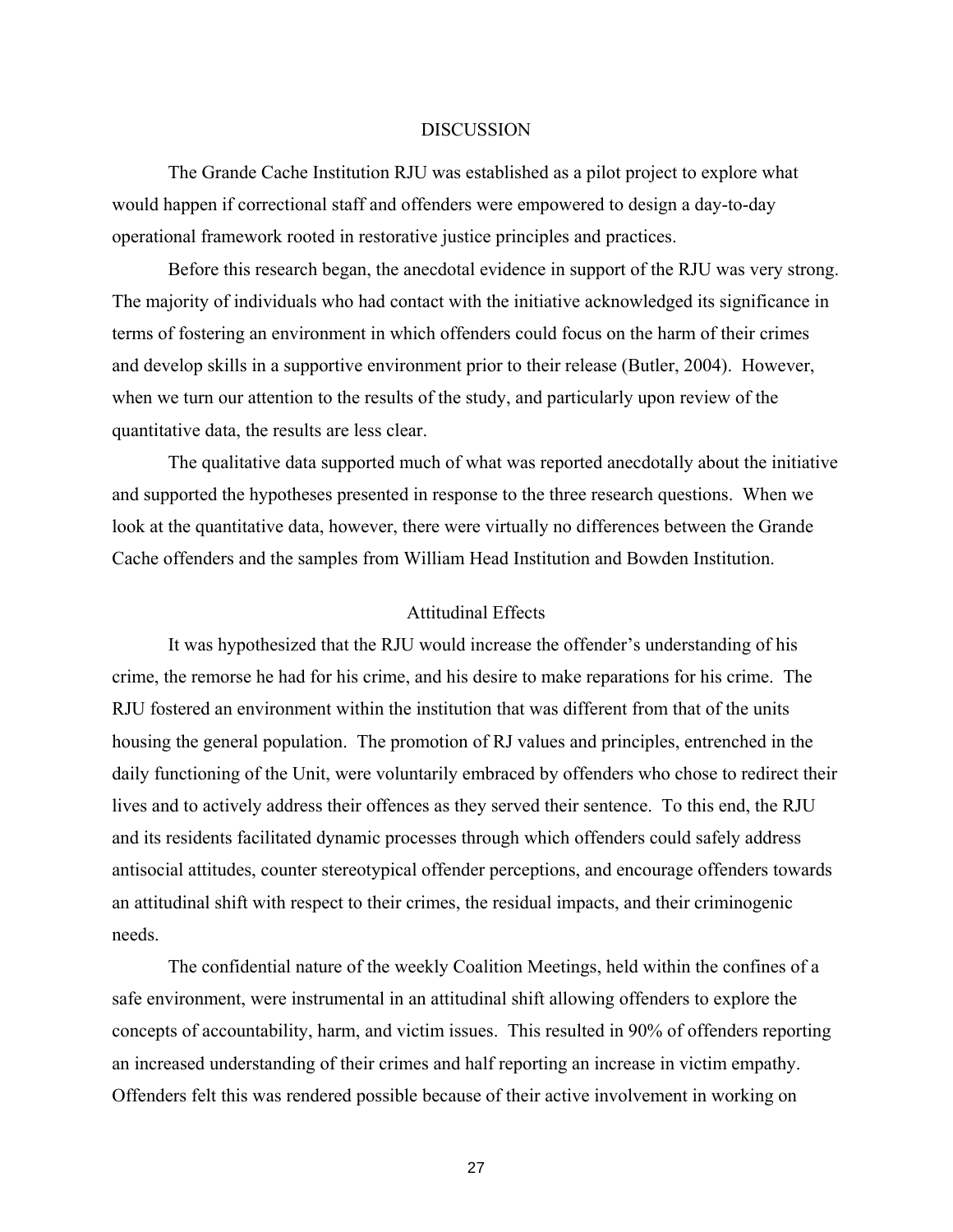issues with like-minded offenders who chose to confront the wrongs they had committed. In spite of its existence behind the institutional walls, the RJU managed to create a network of positive peers and staff focused on offender accountability. Offenders emphasized the significance of the support and positive reinforcement they received from staff assigned to the Unit. This type of support had a profound impact on the improvement of offender attitudes as reported by offender and staff feedback. Most staff interviews reported that this shift in attitude, level of understanding, and open communication facilitated their casework with the offender.

The RJU experience also motivated an attitudinal shift as offenders demonstrated a desire to make amends to their victims. Their expressed intentions were to do this by using restorative justice approaches and by practising the skills they had acquired on the Unit to not re-offend and to not cause any further harm. Interestingly, while a third of offenders reported a desire to help others in the future, with a specific focus on diverting youth from committing the same errors, these reparations were aimed at the community and not at the victims they harmed.

Anecdotal evidence suggests that specific reparation to the victims' community, and more specifically to the victim of their offence, were not readily available to offenders on the RJU. At the time, few victims entered the Unit to share their experiences with the residents. Moreover, few opportunities for victim-offender mediation were made available to offenders in the RJU. Offenders pointed out that these elements would need to be explored in greater depth to reinforce future RJ projects. Offenders believed that the realism of a victim's experience, as presented to an offender by a victim, was perceived to be a beneficial means to further and solidify the teachings of the Unit. Offenders also commented that this area should have been explored with greater purpose.

# Behavioural Effects

The second research question explored the effects that integrating restorative justice processes and principles into a prison setting had on the behaviour of offenders in terms of program participation, interpersonal problem solving, and the use of informal conflict resolution. These should result in a decrease of minor and serious incidents/charges and the number of offender grievances filed.

The data shows that offenders residing on the RJU completed more programs than those in the comparison samples. There was a relative increase in program drop-outs for the RJU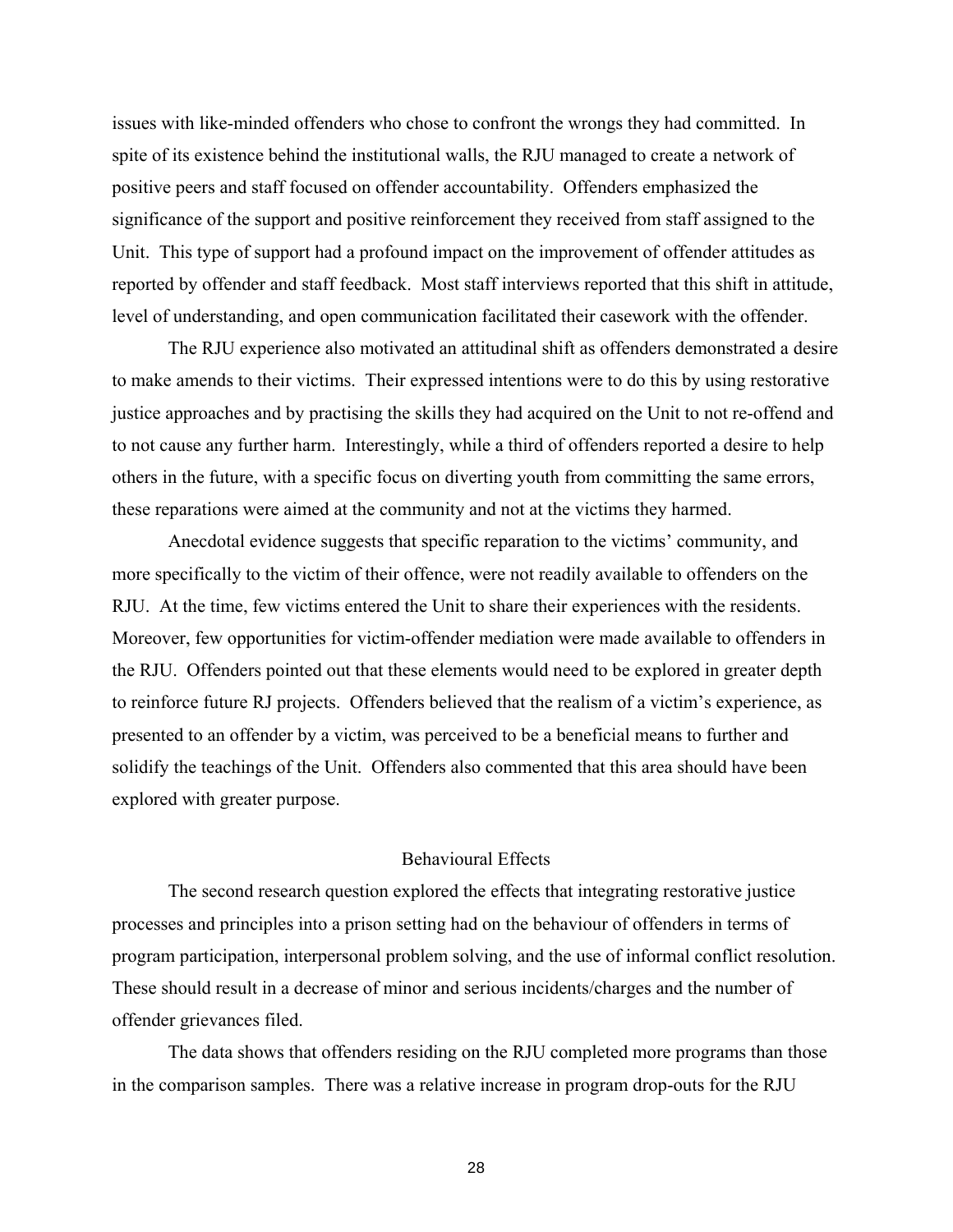sample. Offenders reported that the RJU motivated offenders to participate in their correctional plan. RJU offenders encouraged each other in these initiatives in addition to the support they received from RJU staff. However, these results may be due, in part, to selection bias with regards to the offenders chosen to reside on the Unit. Many of the RJU offenders had entered the Unit shortly after intake; they would, therefore, not have completed any programs pre-RJU.

Half of the offenders categorized the weekly Coalition Meetings as a correctional program even though it is not officially considered as such. Most offenders agreed that whatever was taught in their prescribed CSC programs only became internalized when they were able to process and practically apply these teachings during Coalition Meetings and through their interactions with RJU offenders and staff. This finding motivated many to participate in core programs as they reported seeing benefits. However, for some this caused reported frustrations which resulted in an increased drop-out rate. Firstly, core correctional programs, which offenders must complete as part of their correctional plan, were delivered outside of the RJU environment. RJU offenders felt they could not participate to the extent they had become accustomed to on the Unit. During core programs, it was not safe for them to apply core program teachings in direct relation to their crimes, with full disclosure of their crime and expressed level of accountability. For example, sex offenders could not disclose the nature of their offences and other offenders were not comfortable disclosing personal information and incidents of abuse, as core programs do not provide a safe space for RJU offenders to do so among general population offenders.

Offenders practised interpersonal problem solving skills and informal conflict resolution processes in their interactions with RJU offenders and staff. In doing so, they pro-actively negotiated their problems and disagreements to resolve their conflicts on the Unit. Having an encapsulated weekly forum such as the Coalition Meetings allowed residents to use real, everyday, Unit-based conflicts to practise the skills they were developing. Using real conflicts for practice within the RJU community was seen as more practical and realistic than the standard role-play or program exercises available in core correctional programs. Offenders expressed that this would not have been possible had they not been afforded an environment conducive and supportive of this focus.

When interviewed, PO's stated that there was no reporting mechanism allowing them to assess how much informal conflict resolution offenders practised without staff intervention on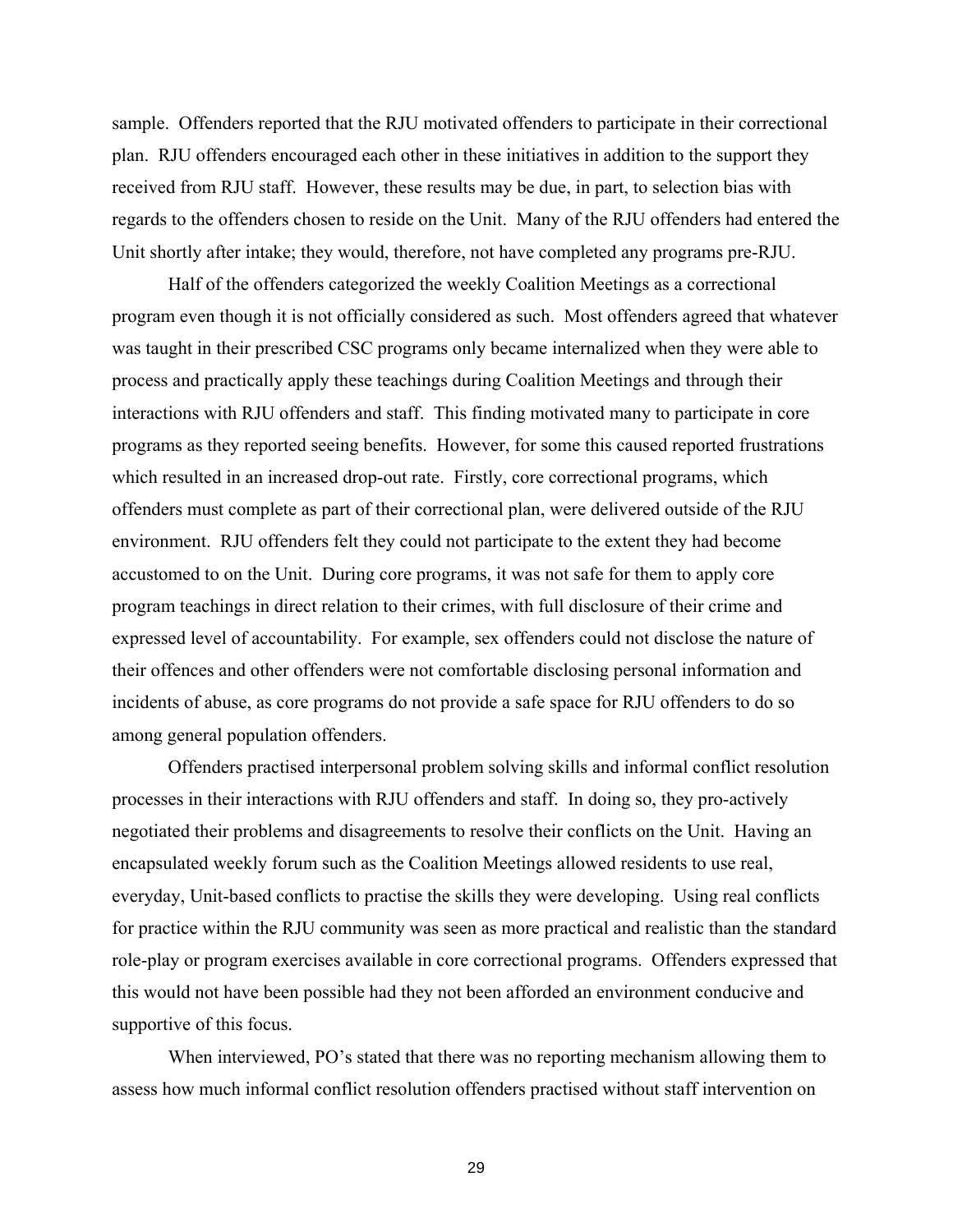the RJU. It became apparent that minor interpersonal disputes were resolved at the informal level and therefore this process was not seen as worthy of comment. However, several correctional officers at GCI reported during preliminary interviews that they preferred not to work the RJU because the offenders were behaving in a manner that was "too model" and that it was "too quiet".

Quantitative measures were also used to explore the question of behaviour with respect to institutional incidents and charges. Offenders who had resided on the RJU had fewer minor charges post-RJU. This may be attributed to the RJU's conflict resolution processes in addressing minor problems and conflicts. However, the same did not apply for serious charges and total incidents reported, of which there was an increase among post-RJU offenders contrary to the research hypothesis. The inclusion of RJU staff in more challenging conflicts may have resulted in increased reported incidents and charges by RJU staff as certain behaviours are not tolerated on the Unit due to the established rules and the existence of the RJU as an Intensive Support Unit, i.e. substance-free. Anecdotal evidence suggests that offenders on the RJU were under more intensive scrutiny. Part of this increase in total incidents reported and serious charges can be attributed to offenders themselves holding each other accountable to Unit rules and being more willing to bring transgressors to the attention of RJU staff. The nature of the RJU made it an environment that is guided by strict rules that are not only enforced by correctional staff; offenders also played a role in enforcing the RJU community rules and encouraged offender transparency and accountability.

The organization of the RJU facilitated greater levels of interaction between staff and offenders such that staff were able to deliver more personal guidance and have a more personal impact on offenders, resulting in better use of existing staff resources.

Lastly, there was a significant increase in Level 1 (complaint) grievances for post-RJU offenders. This may be attributed to the offenders developed ability to vocalize issues and conflicts through communication skills and accessing an appropriate process to resolve conflict via a Level 1 grievance. Therefore, if a complaint could not be resolved during the meetings or was in regards to an issue existing beyond the walls of the Unit, RJU offenders may have felt more inclined to seek a resolution through Level 1 (complaint) grievances.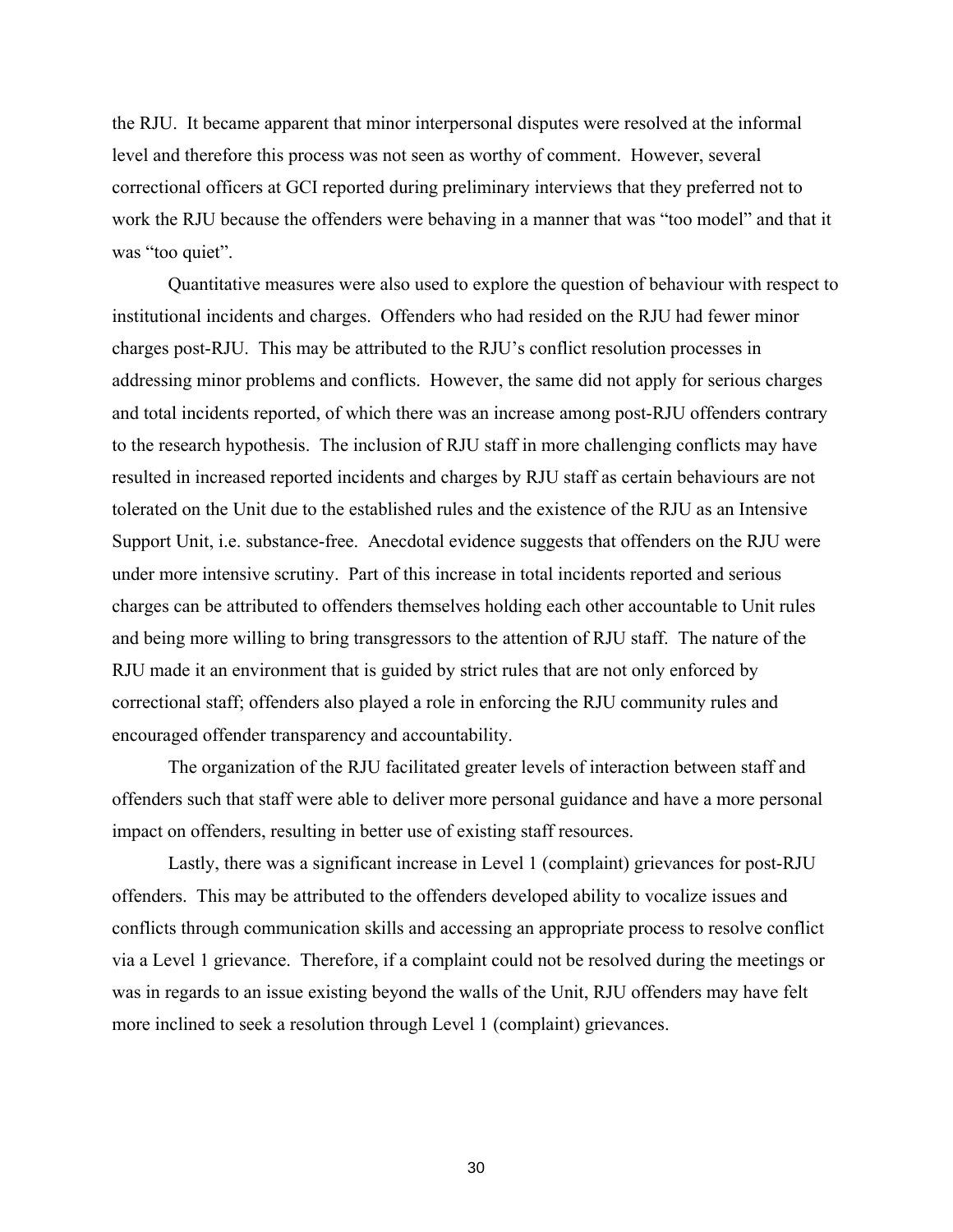# Effect on Parole Hearing/Release into Community

It was hypothesized that the RJU would improve the offender's presentation before the NPB and success rates upon an offender's release into the community. Contrary to the research hypothesis, offenders and staff reported that the RJU had little effect on the offender's presentation before the NPB as the Board did not explore the offender's RJU experience during the hearing. It did, however, have a reported impact on a small number of offenders who did present before the Board, as they found they were able to express themselves more easily and with a stronger sense of confidence. GCI did not have a higher percentage of offenders released post-RJU than the comparison samples. Interestingly, RJU offenders had the lowest percentage of first release decisions. Offenders and staff both reported that while their presentation may have improved, the offender's level of accountability and remorse resulted in the offender's assessment that they needed to continue to work towards becoming a more productive member of society.

This finding is supported by a high number of RJU offenders that deferred their first NPB decision hearing. Of those interviewed, many reported that they deferred their hearing as they needed more time on the RJU to gain greater understanding, practise the RJ values and principles, and practise the skills involved to meet their goals. A few participants reported the deferral was due to their newly gained understanding of the impacts of their crime and therefore did not feel it was appropriate to present before the Board at that point due to feelings of guilt and remorse.

The RJU 'offender success upon release' was also comparable to that of BI's 'Annex' Unit. RJU participation did not increase the rate of success upon release. The positive effects reported by both offender and staff on the Unit may not have increased success upon release as most offenders who left the RJU clearly expressed that they had lost their support group and an environment that lived RJ principles and values on a daily basis. Upon release, offenders expressed a sense of loss, disorientation, fear, loneliness, and a lack of support which could have been addressed by the availability of an RJ halfway house and/or Coalition Meetings in the community with a continued circle of support or an RJ continuum of care.

# **Limitations**

This research project represents the first examination of a Restorative Justice Living Unit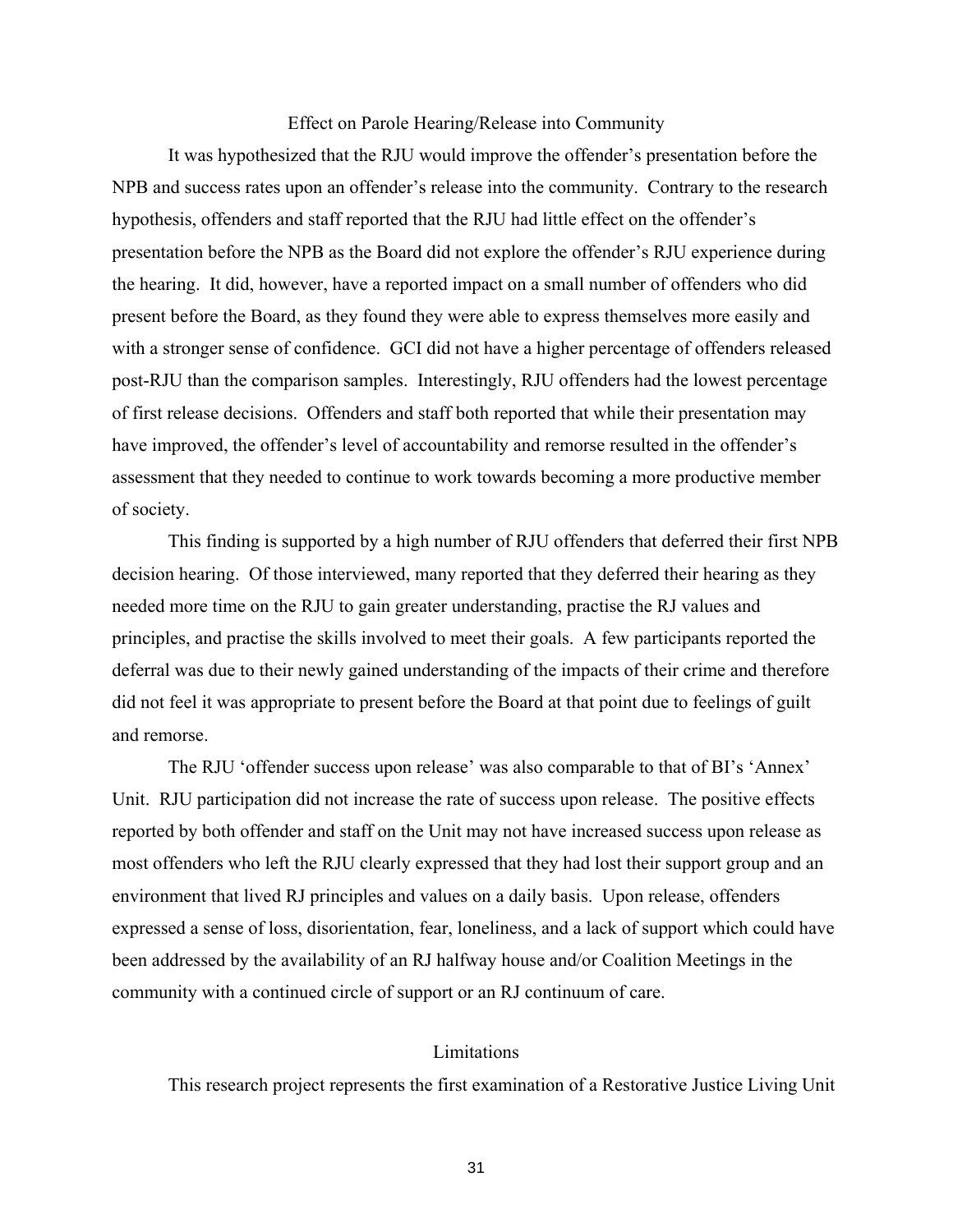operating under the jurisdiction of the Correctional Service of Canada. As the sample size was reasonable (110 offenders), the level of response to the offender survey and offender/staff interviews was deemed satisfactory. However, this research was challenged by three significant limitations.

First, there appeared to be a very high selection bias with regard to the offenders approached at Intake Assessment and those being considered from general population for the RJU. These offenders demonstrated expressions of remorse about their offences while they were processed at Intake or while serving their sentence. Pre-test data illustrated that in some cases there was little room for improvement.

Second, some distinct weaknesses became evident in the implementation of the model. As expressed by a number of staff and offenders, there was a deficiency in creating sustainable links with the external community. While it appears that the Unit was extremely successful at creating a supportive community within the walls, the same was not the case within the community upon conditional release. In fact, the most common factor identified for failure after release was a void in the community support in the absence of RJ related services. Essentially, offenders identified the need for continuity in their community supports – an RJ continuum of care. Another weakness of the RJU model lay in its ability to create legitimate opportunities for the offenders to "make right" for their offences. While most RJU offenders wanted to do something, they remained unable to identify any specific activities by which to do so.

Finally, quantitative measures were not specifically designed to adequately reflect the impacts of RJ processes. On the one hand, research participants had very positive things to say about the RJU and its impact on offenders; on the other hand, the standard measures did not reflect similar results. The measures used are standard measures when determining the impact of a correctional program and evaluating other correctional indicators. Therefore, part of the problem may be that such measures do not adequately reflect the impacts of restorative justice processes as they do not comprise a 'correctional program' designed to specifically influence the measures examined in the quantitative portion of this research. More precisely, measures used to quantify the impacts of RJ should explore the process and its impact on reducing harm by assisting offenders to develop and actively practise pro-social skills, develop empathy for others, and empowering them to not create more victims.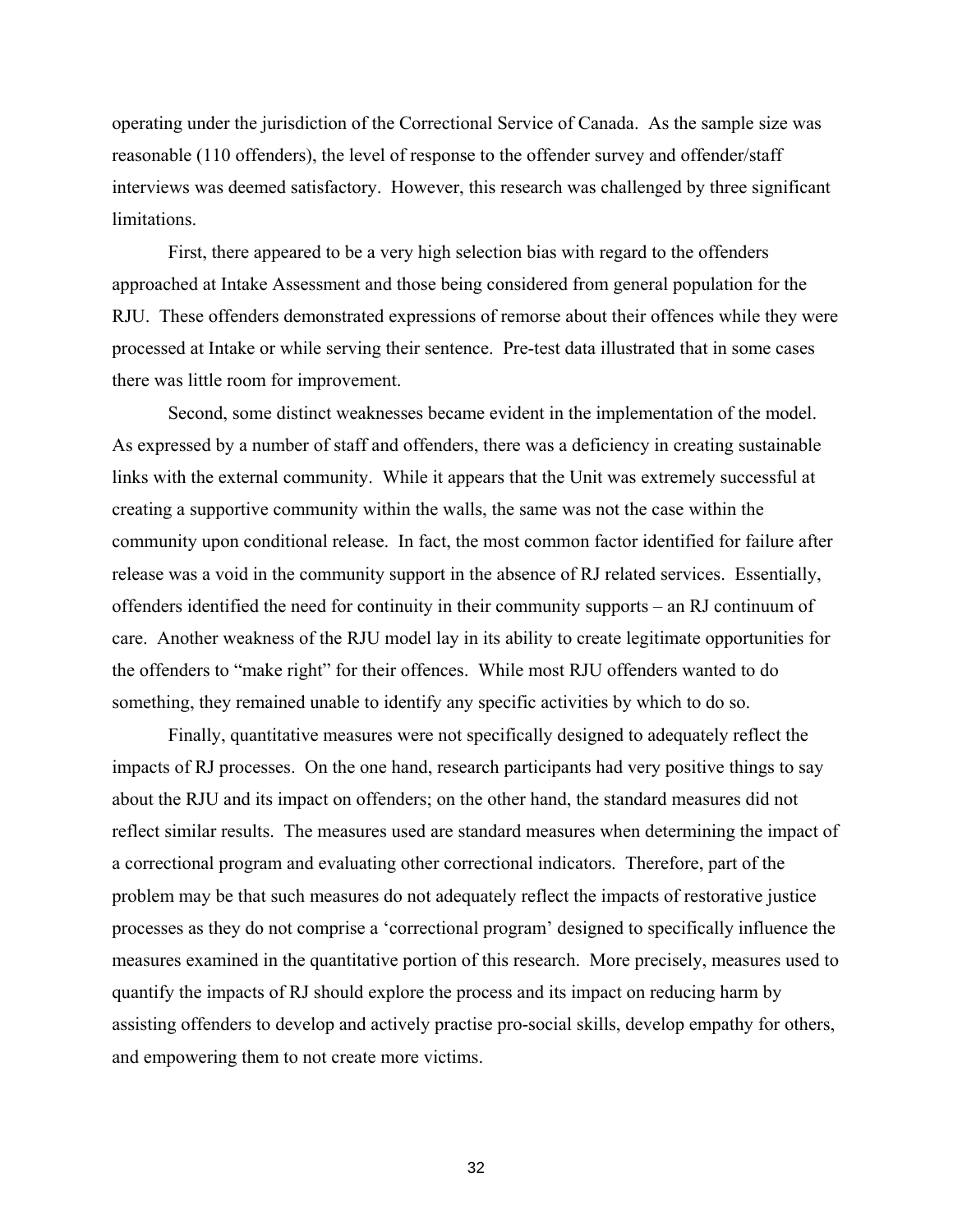#### Conclusions and Recommendations

The Restorative Justice Living Unit (RJU) is the first pilot project of its kind to operate within a Canadian correctional institution. It functioned for nearly five years. Designed as a drug-free unit, offenders living on the RJU learned and practised RJ principles and values. They were held accountable for their behaviour and their crimes while at the same time gaining a greater understanding of victimization and the harms they had caused to their victims, the families involved, and the community. The RJU sought to positively impact offenders' re-entry into communities upon parole and to positively impact on public safety. RJ processes allowed offenders to express themselves more appropriately and provided them with tools to resolve their conflicts.

The RJU research evaluation supports some dimensions of the model, but leaves CSC in a position of needing to refine and modify the implementation of a restorative justice unit in order to come to more definitive conclusions.

The RJU has impacted a number of offenders by fully and actively encouraging them to become law-abiding citizens. The Unit is demonstrative of a safe, reasonable, and humane environment which fosters respect and understanding of those who have offended and those who have been harmed. RJ holds offenders accountable by having offenders hold themselves accountable. In so doing, the RJU research supports the CSC mission statement and works with offenders, victims, and communities to promote public safety.

A redefined and modified implementation plan for a restorative justice unit within a correctional institution that is supportive of RJ processes would address the plans and priorities outlined by CSC. A restorative setting within a correctional environment made available to all interested offenders on a volunteer basis would result in a reduction of violent behaviour within institutions by providing offenders with tools and a support system to address conflict in a nonviolent manner and gain a greater understanding of victimization. Restorative justice initiatives implemented throughout the correctional system to meet the needs of interested offenders would assist offenders that need to leave the RJU for another institution to complete their correctional program requirements. The same is true during an offender's transition into the community. A greater emphasis is needed to make RJ available as offenders prepare to live as law-abiding citizens upon conditional release and at the end of their sentence.

Of course, some modifications would need to be implemented to address the limitations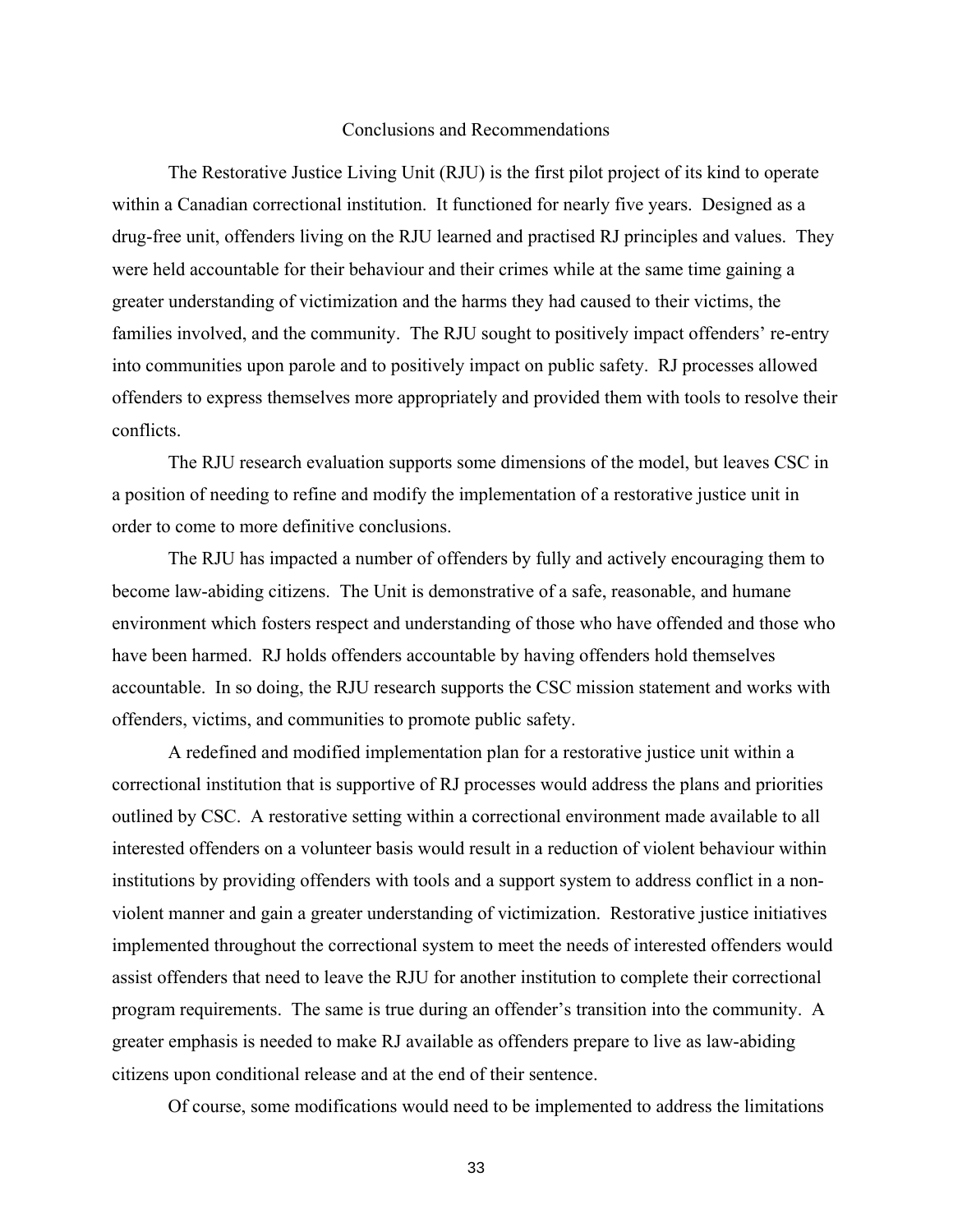and weaknesses if CSC were to consider implementing a second RJU pilot project within a correctional environment. First, the institution would need to implement continuous education and training to address competing styles of corrections within the same institution. Second, communication protocol between the RJU staff and institutional staff would need to be revisited to address concerns such as information sharing and security, while maintaining the confidential nature of the Unit with respect to the Coalition Meetings. Finally, greater efforts would need to be made to ensure that offenders are afforded opportunities to "make right" the harms they have caused. This goal might be achieved through the efforts of an RJU Liaison Officer to introduce such opportunities during incarceration and to liaise with the communities that offenders are expected to enter upon conditional release. This could be facilitated through a circle of support, including community members, for each offender who volunteers to reside on the RJU. This type of support would facilitate the offender's transition into the community upon release. It would also provide the offender with a continued community of support to which they became accustomed on the RJU. A continued level of support and relationship with RJ practitioners in the community could potentially allow the offenders to stay connected to RJ values and principles and not become disconnected from what they find most useful for maintaining a lawabiding lifestyle.